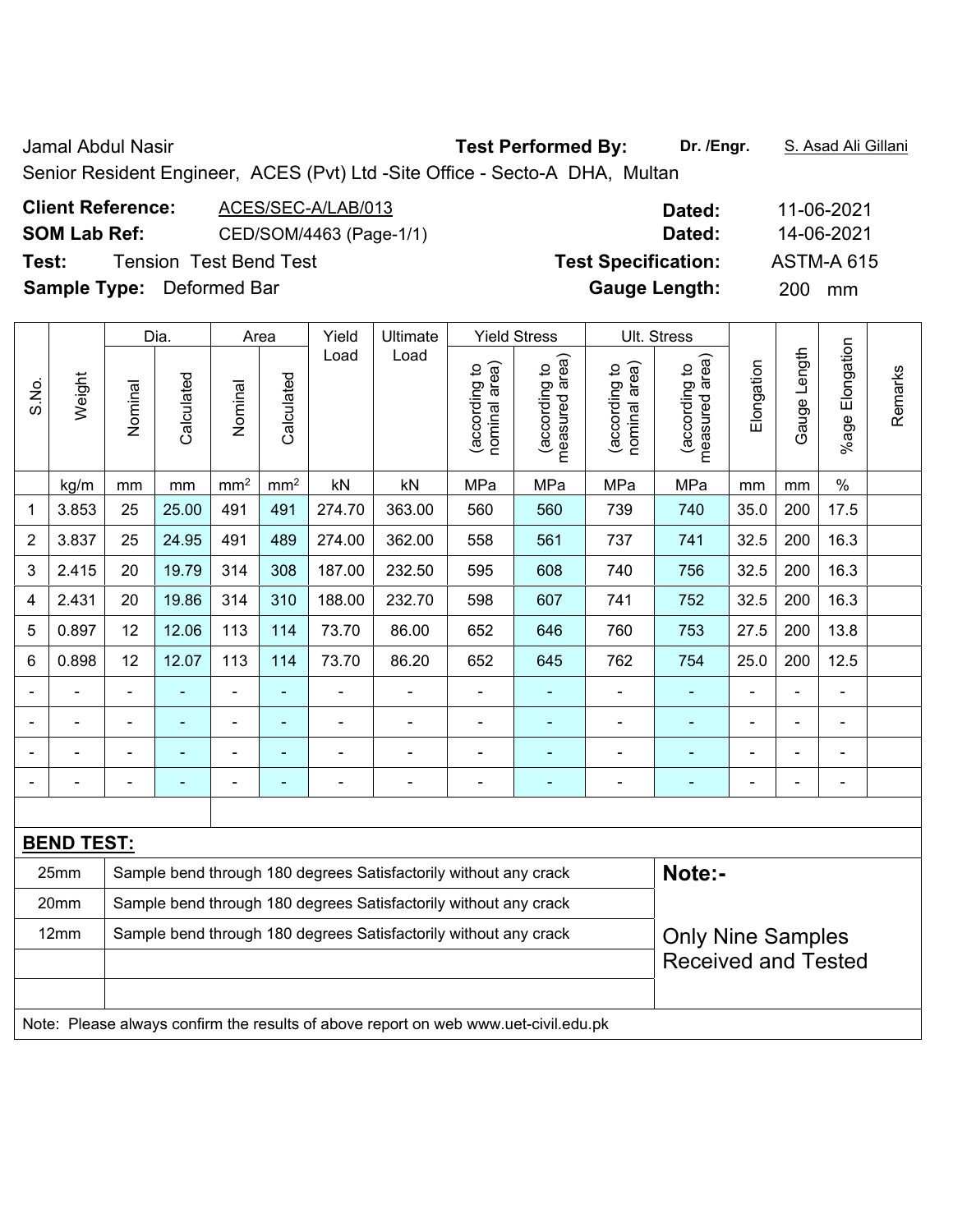M. Shfiq **Test Performed By: Dr. /Engr.** S. Asad Ali Gillani

Project Manager, Gulberg City Centre, Lahore

| <b>Client Reference:</b>         | GCC/MT/020              | Dated:                     | 10-06-202        |  |  |  |
|----------------------------------|-------------------------|----------------------------|------------------|--|--|--|
| <b>SOM Lab Ref:</b>              | CED/SOM/4464 (Page-1/1) | 14-06-202<br>Dated:        |                  |  |  |  |
| Test:                            | Tension Test Bend Test  | <b>Test Specification:</b> | ASTM-A-6         |  |  |  |
| <b>Sample Type:</b> Deformed Bar |                         | <b>Gauge Length:</b>       | <b>200</b><br>mm |  |  |  |

|                          |                   |                | Dia.                                                             |                 | Area                     | Yield          | Ultimate       |                                | <b>Yield Stress</b>                                                                                                                                                                                                               |                                | Ult. Stress                     |                |                |                          |         |
|--------------------------|-------------------|----------------|------------------------------------------------------------------|-----------------|--------------------------|----------------|----------------|--------------------------------|-----------------------------------------------------------------------------------------------------------------------------------------------------------------------------------------------------------------------------------|--------------------------------|---------------------------------|----------------|----------------|--------------------------|---------|
| S.No.                    | Weight            | Nominal        | Calculated                                                       | Nominal         | Calculated               | Load           | Load           | nominal area)<br>(according to | measured area)<br>(according to                                                                                                                                                                                                   | nominal area)<br>(according to | measured area)<br>(according to | Elongation     | Gauge Length   | %age Elongation          | Remarks |
|                          | kg/m              | mm             | mm                                                               | mm <sup>2</sup> | mm <sup>2</sup>          | kN             | kN             | MPa                            | MPa                                                                                                                                                                                                                               | MPa                            | MPa                             | mm             | mm             | $\%$                     |         |
| 1                        | 3.875             | 25             | 25.08                                                            | 491             | 494                      | 242.70         | 347.70         | 494                            | 492                                                                                                                                                                                                                               | 708                            | 704                             | 37.5           | 200            | 18.8                     |         |
| $\overline{2}$           | 3.864             | 25             | 25.03                                                            | 491             | 492                      | 225.00         | 328.00         | 458                            | 458                                                                                                                                                                                                                               | 668                            | 667                             | 35.0           | 200            | 17.5                     |         |
| $\blacksquare$           |                   | $\blacksquare$ | ÷,                                                               | $\blacksquare$  | $\blacksquare$           | ÷,             | $\blacksquare$ | $\blacksquare$                 | $\blacksquare$                                                                                                                                                                                                                    | $\blacksquare$                 | $\blacksquare$                  | $\blacksquare$ | $\blacksquare$ | $\blacksquare$           |         |
|                          |                   | Ē,             | $\blacksquare$                                                   | ÷,              | $\blacksquare$           | $\blacksquare$ |                | Ē,                             | ÷                                                                                                                                                                                                                                 | ÷                              | $\blacksquare$                  | $\blacksquare$ | Ē,             | $\blacksquare$           |         |
|                          |                   |                |                                                                  | ۰               | ۰                        | $\blacksquare$ |                |                                | ÷                                                                                                                                                                                                                                 |                                | $\blacksquare$                  | $\blacksquare$ | Ē,             | Ē,                       |         |
| $\overline{\phantom{0}}$ |                   | $\blacksquare$ | ÷                                                                | ÷               | ٠                        | ÷              | Ē,             | Ē,                             | ۰                                                                                                                                                                                                                                 | ۰                              | $\overline{\phantom{0}}$        | $\blacksquare$ | $\blacksquare$ | $\blacksquare$           |         |
| $\blacksquare$           |                   | $\blacksquare$ | $\blacksquare$                                                   | $\blacksquare$  | $\blacksquare$           | ÷              |                | ÷                              | ۰                                                                                                                                                                                                                                 |                                | $\blacksquare$                  | $\blacksquare$ | $\blacksquare$ | $\overline{\phantom{a}}$ |         |
|                          |                   | Ē,             | $\blacksquare$                                                   | ÷,              | ۰                        | $\blacksquare$ | Ē,             | L,                             | ۰                                                                                                                                                                                                                                 | ÷                              | $\blacksquare$                  | $\blacksquare$ | L,             | ä,                       |         |
|                          |                   |                | $\overline{a}$                                                   | ۰               | ۰                        |                |                |                                |                                                                                                                                                                                                                                   |                                |                                 |                | $\blacksquare$ | $\blacksquare$           |         |
| $\blacksquare$           |                   | ٠              | $\overline{\phantom{0}}$                                         | $\overline{a}$  | $\overline{\phantom{0}}$ | $\overline{a}$ | ٠              | ۰                              | $\overline{\phantom{a}}$                                                                                                                                                                                                          | $\overline{a}$                 | ۰                               | ۰              | -              | $\blacksquare$           |         |
|                          |                   |                |                                                                  |                 |                          |                |                |                                |                                                                                                                                                                                                                                   |                                |                                 |                |                |                          |         |
|                          | <b>BEND TEST:</b> |                |                                                                  |                 |                          |                |                |                                |                                                                                                                                                                                                                                   |                                |                                 |                |                |                          |         |
|                          | 25mm              |                | Sample bend through 180 degrees Satisfactorily without any crack |                 | Note:-                   |                |                |                                |                                                                                                                                                                                                                                   |                                |                                 |                |                |                          |         |
|                          |                   |                |                                                                  |                 |                          |                |                |                                |                                                                                                                                                                                                                                   |                                |                                 |                |                |                          |         |
|                          |                   |                |                                                                  |                 |                          |                |                |                                |                                                                                                                                                                                                                                   |                                | <b>Only Three Samples</b>       |                |                |                          |         |
|                          |                   |                |                                                                  |                 |                          |                |                |                                |                                                                                                                                                                                                                                   |                                | <b>Received and Tested</b>      |                |                |                          |         |
|                          |                   |                |                                                                  |                 |                          |                |                |                                |                                                                                                                                                                                                                                   |                                |                                 |                |                |                          |         |
| <b>ALCOHOL:</b>          | D.                | - 11           | $\sim$                                                           | $\mathbf{a}$    | $\mathbf{r}$             | $\sim$ $\sim$  |                |                                | $\mathbf{r}$ . The contract of the contract of the contract of the contract of the contract of the contract of the contract of the contract of the contract of the contract of the contract of the contract of the contract of th |                                |                                 |                |                |                          |         |

Note: Please always confirm the results of above report on web www.uet-civil.edu.pk

**Client Reference:** GCC/MT/020 **Dated:** 10-06-2021 **SOM Lab Ref:** CED/SOM/4464 (Page-1/1) **Dated:** 14-06-2021 Test Specification: <br>ASTM-A-615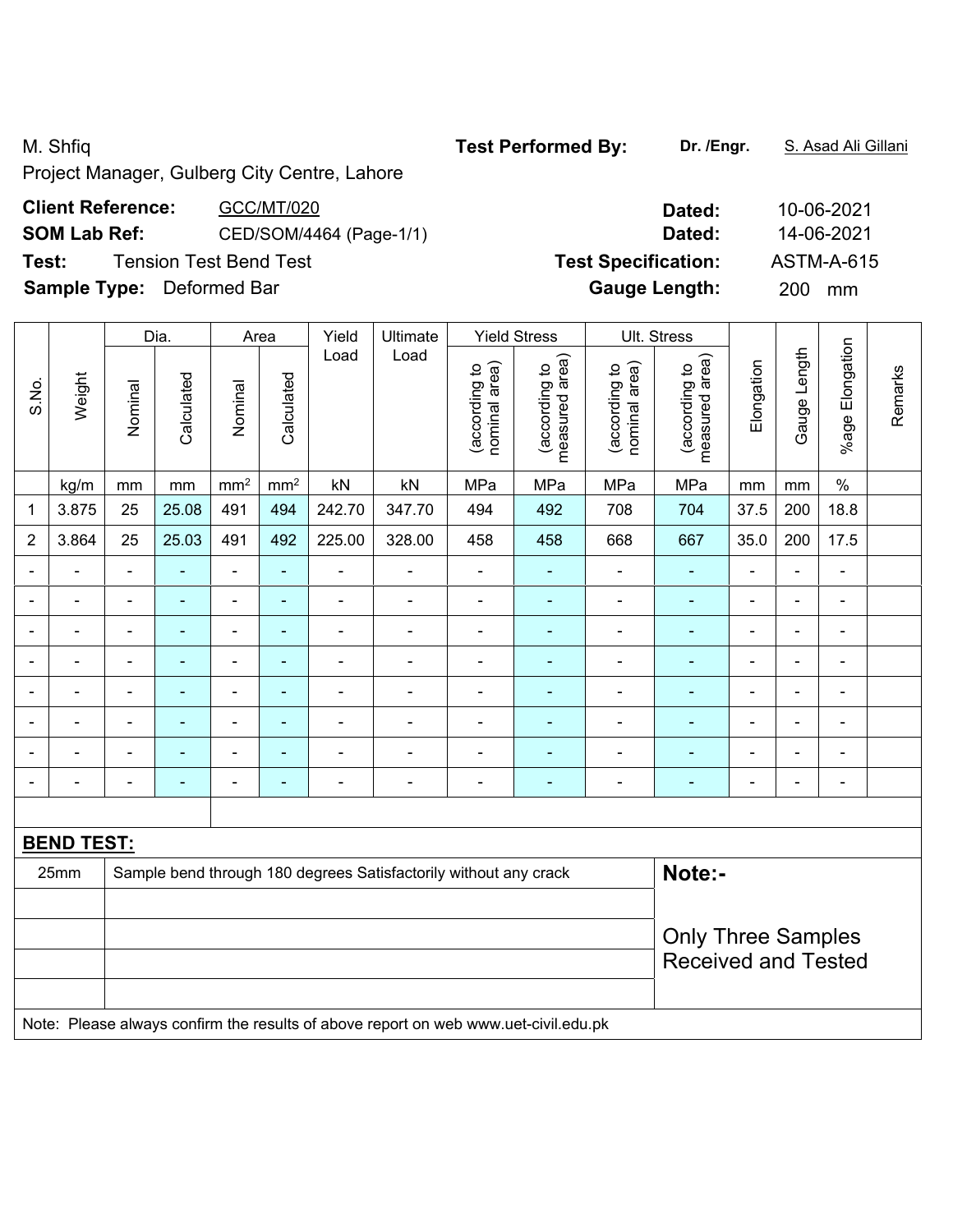Engr. M. Muzaffar Nawaz **Test Performed By: Dr. /Engr.** S. Asad Ali Gillani

Sub Divisional Officer, RMU, Rawalpindi

# **Client Reference:** RMU/SDO/2291-94 **SOM Lab Ref:** CED/SOM/4471 (Page-1/1) **Test: Tension Test Specification: Test Specification: Test Specification:**  $\mathsf{T}$

**Sample Type:** Deformed Bar

|                          |                   |                         | Dia.                   |                | Area          | Yield          | Ultimate                                                                            |                                | <b>Yield Stress</b>             |                                | Ult. Stress                     |                |                |                 |         |
|--------------------------|-------------------|-------------------------|------------------------|----------------|---------------|----------------|-------------------------------------------------------------------------------------|--------------------------------|---------------------------------|--------------------------------|---------------------------------|----------------|----------------|-----------------|---------|
| S.No.                    | Weight            | Nominal                 | Calculated             | Nominal        | Calculated    | Load           | Load                                                                                | nominal area)<br>(according to | measured area)<br>(according to | (according to<br>nominal area) | measured area)<br>(according to | Elongation     | Gauge Length   | %age Elongation | Remarks |
|                          | kg/m              | mm                      | mm                     | $\rm mm^2$     | $\text{mm}^2$ | kN             | kN                                                                                  | MPa                            | MPa                             | MPa                            | MPa                             | mm             | mm             | $\%$            |         |
| 1                        | 4.748             | 28                      | 27.75                  | 616            | 605           | 228.70         | 355.00                                                                              | 371                            | 379                             | 577                            | 587                             | 25.0           | 200            | 12.5            |         |
| 2                        | 4.733             | 28                      | 27.71                  | 616            | 603           | 229.50         | 361.50                                                                              | 373                            | 381                             | 587                            | 600                             | 25.0           | 200            | 12.5            |         |
| 3                        | 1.833             | 16                      | 17.24                  | 201            | 234           | 99.00          | 154.20                                                                              | 492                            | 424                             | 767                            | 661                             | 30.0           | 200            | 15.0            |         |
| 4                        | 0.995             | 12.7                    | 12.70                  | 123            | 127           | 56.50          | 84.50                                                                               | 460                            | 446                             | 689                            | 667                             | 27.5           | 200            | 13.8            |         |
| 5                        | 1.020             | 12.7                    | 12.86                  | 123            | 130           | 61.20          | 91.50                                                                               | 499                            | 471                             | 746                            | 705                             | 27.5           | 200            | 13.8            |         |
| 6                        | 0.990             | 12.7                    | 12.67                  | 123            | 126           | 73.50          | 87.70                                                                               | 599                            | 583                             | 715                            | 696                             | 25.0           | 200            | 12.5            |         |
| $\overline{\phantom{0}}$ |                   |                         |                        | $\blacksquare$ | ä,            |                |                                                                                     | $\blacksquare$                 |                                 |                                |                                 | ÷              | $\blacksquare$ | $\blacksquare$  |         |
|                          |                   | $\blacksquare$          | ÷,                     | $\blacksquare$ | ۰             | $\blacksquare$ | $\blacksquare$                                                                      | $\blacksquare$                 |                                 | $\blacksquare$                 | Ē,                              | ä,             | $\blacksquare$ | $\blacksquare$  |         |
|                          |                   | $\blacksquare$          | $\blacksquare$         | $\blacksquare$ | ٠             | $\blacksquare$ | $\overline{a}$                                                                      | $\blacksquare$                 | $\blacksquare$                  | $\blacksquare$                 | $\blacksquare$                  | $\blacksquare$ | $\blacksquare$ | $\blacksquare$  |         |
|                          | ä,                | $\blacksquare$          | $\blacksquare$         | ÷,             | ÷,            | $\blacksquare$ | $\blacksquare$                                                                      | $\blacksquare$                 | ÷                               | $\blacksquare$                 | ä,                              | L,             | $\blacksquare$ | $\blacksquare$  |         |
|                          |                   |                         |                        |                |               |                |                                                                                     |                                |                                 |                                |                                 |                |                |                 |         |
|                          | <b>BEND TEST:</b> |                         |                        |                |               |                |                                                                                     |                                |                                 |                                |                                 |                |                |                 |         |
|                          |                   |                         | No Bend test performed |                |               |                |                                                                                     |                                |                                 |                                | Note:-                          |                |                |                 |         |
|                          |                   |                         |                        |                |               |                |                                                                                     |                                |                                 |                                |                                 |                |                |                 |         |
|                          |                   | <b>Only Six Samples</b> |                        |                |               |                |                                                                                     |                                |                                 |                                |                                 |                |                |                 |         |
|                          |                   |                         |                        |                |               |                |                                                                                     |                                |                                 |                                | <b>Received and Tested</b>      |                |                |                 |         |
|                          |                   |                         |                        |                |               |                |                                                                                     |                                |                                 |                                |                                 |                |                |                 |         |
|                          |                   |                         |                        |                |               |                | Note: Please always confirm the results of above report on web www.uet-civil.edu.pk |                                |                                 |                                |                                 |                |                |                 |         |

| Dated:               | 29-05-2021        |
|----------------------|-------------------|
| Dated:               | 14-06-2021        |
| est Specification:   | <b>ASTM-A-615</b> |
| <b>Gauge Length:</b> | 200<br>mm         |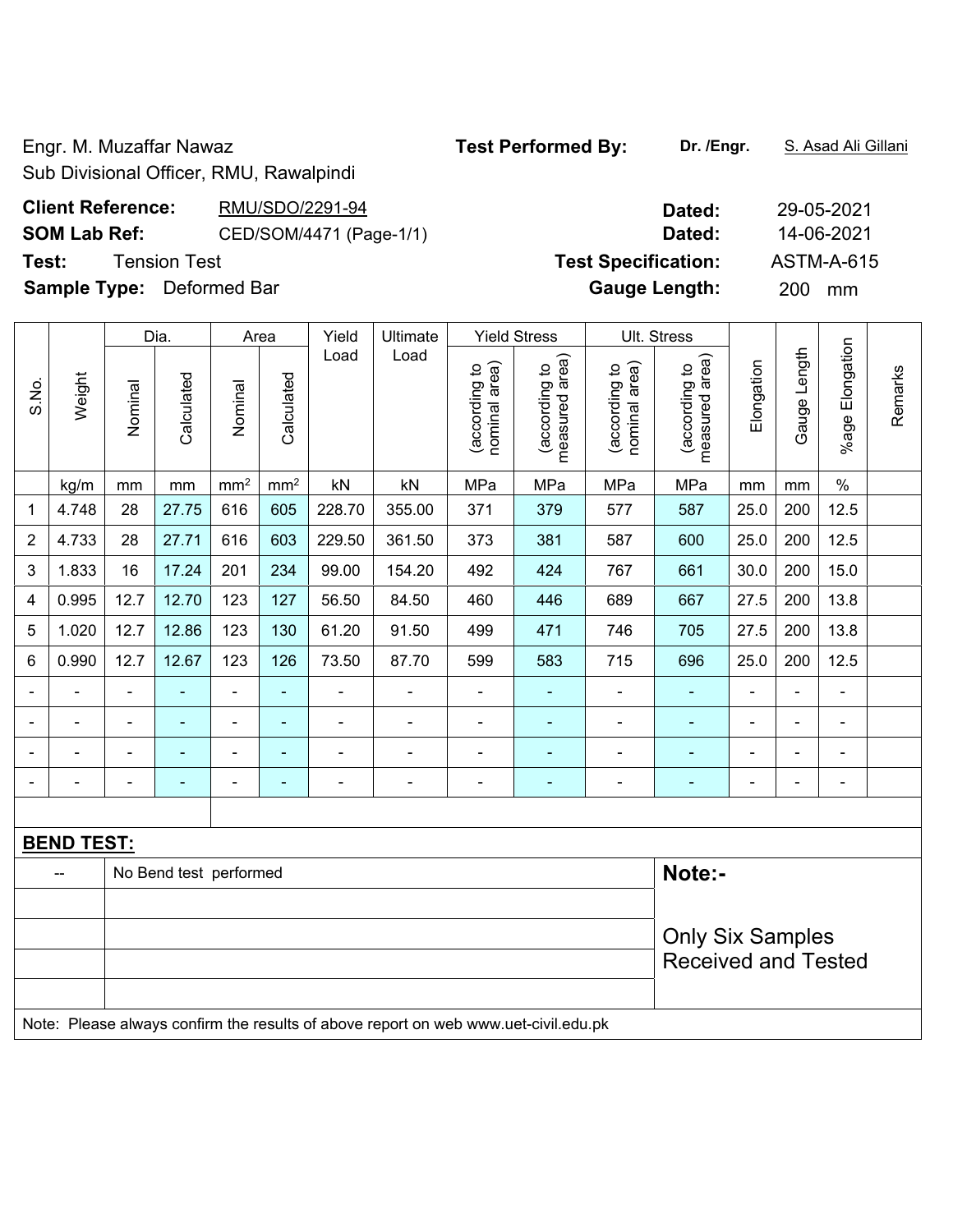Muhammad Danish Khurshid **Test Performed By:** Dr. /Engr. **S. Asad Ali Gillani** Manager Construction, Orient Electronice (Pvt) Ltd, Lahore

| <b>Client Reference:</b>         | OSH-SO/UET/Kamran Steel Test/110621-21 | Dated:                     | 14-06-2021 |
|----------------------------------|----------------------------------------|----------------------------|------------|
| <b>SOM Lab Ref:</b>              | CED/SOM/4476 (Page-1/2)                | Dated:                     | 14-06-2021 |
| Test:                            | Tensile Test & Bend Test               | <b>Test Specification:</b> | ASTM-A-615 |
| <b>Sample Type:</b> Deformed Bar |                                        | <b>Gauge Length:</b>       | 200 mm     |

|                |                   |                                                                  | Dia.                     |                 | Area            | Yield          | Ultimate                                                         |                                | <b>Yield Stress</b>             |                                | Ult. Stress                     |                |                          |                 |         |  |  |  |
|----------------|-------------------|------------------------------------------------------------------|--------------------------|-----------------|-----------------|----------------|------------------------------------------------------------------|--------------------------------|---------------------------------|--------------------------------|---------------------------------|----------------|--------------------------|-----------------|---------|--|--|--|
| S.No.          | Weight            | Nominal                                                          | Calculated               | Nominal         | Calculated      | Load           | Load                                                             | nominal area)<br>(according to | measured area)<br>(according to | (according to<br>nominal area) | measured area)<br>(according to | Elongation     | Gauge Length             | %age Elongation | Remarks |  |  |  |
|                | kg/m              | mm                                                               | mm                       | mm <sup>2</sup> | mm <sup>2</sup> | kN             | kN                                                               | MPa                            | MPa                             | MPa                            | MPa                             | mm             | mm                       | $\frac{0}{0}$   |         |  |  |  |
| $\mathbf 1$    | 3.833             | 25                                                               | 24.93                    | 491             | 488             | 239.20         | 326.70                                                           | 487                            | 491                             | 666                            | 670                             | 35.0           | 200                      | 17.5            |         |  |  |  |
| $\overline{2}$ | 3.847             | 25                                                               | 24.98                    | 491             | 490             | 238.70         | 317.50                                                           | 486                            | 488                             | 647                            | 648                             | 37.5           | 200                      | 18.8            |         |  |  |  |
| 3              | 2.515             | 20                                                               | 20.20                    | 314             | 320             | 152.00         | 210.00                                                           | 484                            | 475                             | 668                            | 656                             | 37.5           | 200                      | 18.8            |         |  |  |  |
| 4              | 2.494             | 20                                                               | 20.11                    | 314             | 318             | 153.00         | 214.00                                                           | 487                            | 482                             | 681                            | 674                             | 32.5           | 200                      | 16.3            |         |  |  |  |
|                |                   |                                                                  | $\blacksquare$           | ä,              | ä,              |                |                                                                  | -                              | $\blacksquare$                  |                                | $\blacksquare$                  |                |                          | $\blacksquare$  |         |  |  |  |
|                |                   |                                                                  | $\overline{\phantom{0}}$ | $\overline{a}$  | ٠               | ۰              | ٠                                                                | -                              | ۰                               |                                | $\overline{\phantom{0}}$        | $\overline{a}$ | $\overline{\phantom{0}}$ | ۰               |         |  |  |  |
|                |                   |                                                                  | $\blacksquare$           | ۰               | $\blacksquare$  | $\blacksquare$ |                                                                  | $\blacksquare$                 | $\overline{\phantom{0}}$        | ÷                              | $\blacksquare$                  | $\blacksquare$ | $\blacksquare$           | $\blacksquare$  |         |  |  |  |
|                |                   |                                                                  | $\blacksquare$           | $\blacksquare$  | ٠               | $\blacksquare$ | $\blacksquare$                                                   | $\blacksquare$                 | ä,                              | ÷                              | $\blacksquare$                  | $\blacksquare$ |                          | $\blacksquare$  |         |  |  |  |
|                |                   |                                                                  |                          |                 |                 |                |                                                                  |                                | Ē.                              |                                |                                 |                |                          |                 |         |  |  |  |
|                |                   |                                                                  | ۰                        |                 |                 | ۰              |                                                                  | -                              | ۰                               | ÷                              | $\blacksquare$                  | $\blacksquare$ |                          | ۰               |         |  |  |  |
|                |                   |                                                                  |                          |                 |                 |                |                                                                  |                                |                                 |                                |                                 |                |                          |                 |         |  |  |  |
|                | <b>BEND TEST:</b> |                                                                  |                          |                 |                 |                |                                                                  |                                |                                 |                                |                                 |                |                          |                 |         |  |  |  |
|                | 25mm              | Sample bend through 180 degrees Satisfactorily without any crack |                          |                 |                 |                |                                                                  |                                |                                 |                                | Note:-                          |                |                          |                 |         |  |  |  |
|                | 20mm              |                                                                  |                          |                 |                 |                | Sample bend through 180 degrees Satisfactorily without any crack |                                |                                 |                                |                                 |                |                          |                 |         |  |  |  |
|                |                   |                                                                  |                          |                 |                 |                |                                                                  |                                |                                 |                                | <b>Only Six Samples</b>         |                |                          |                 |         |  |  |  |
|                |                   |                                                                  |                          |                 |                 |                |                                                                  |                                |                                 |                                | <b>Received and Tested</b>      |                |                          |                 |         |  |  |  |
| $\mathbf{A}$   | D.                |                                                                  | $\sim$                   | $\blacksquare$  | $\mathbf{r}$    | $\sim$ $\sim$  |                                                                  |                                |                                 |                                |                                 |                |                          |                 |         |  |  |  |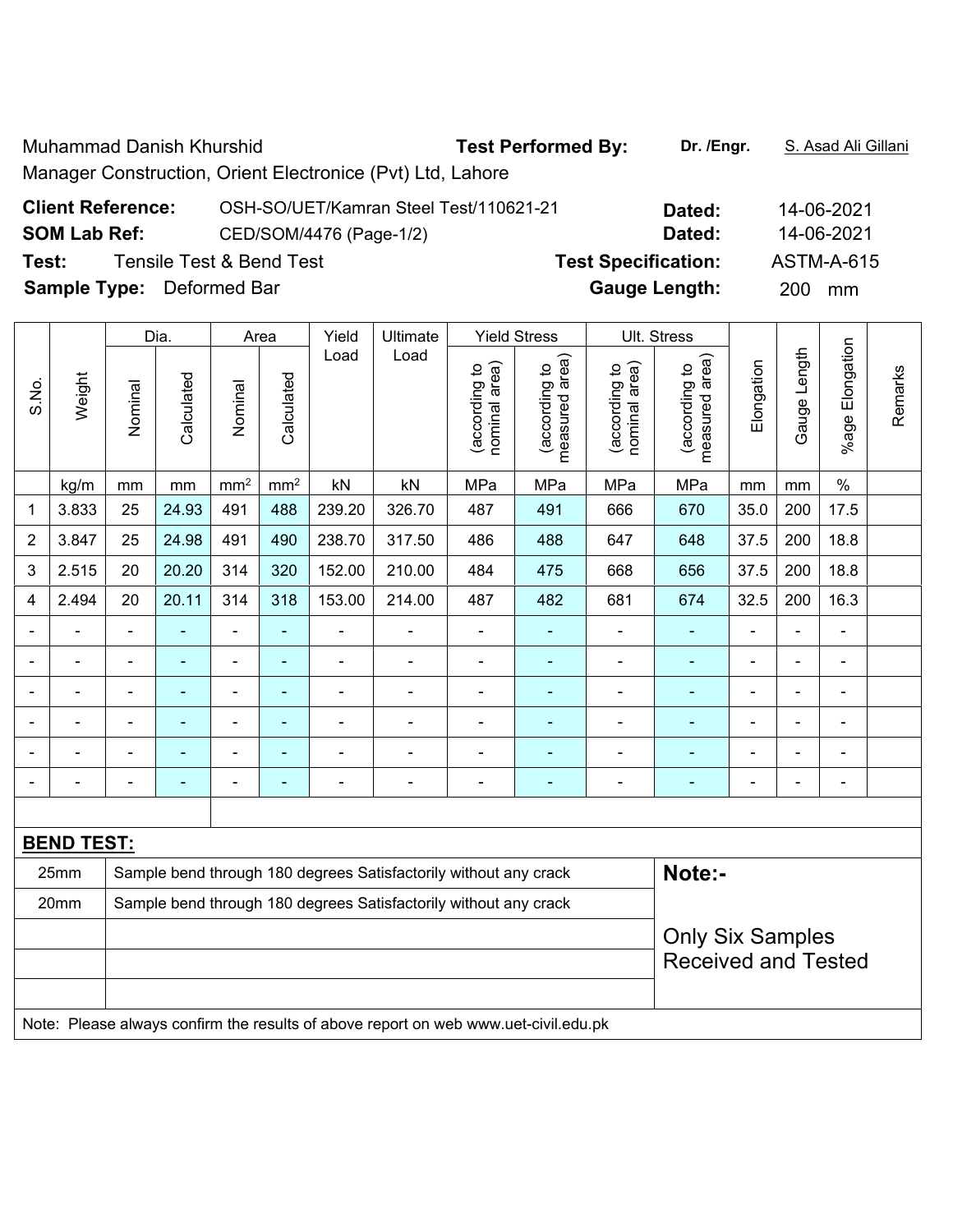Muhammad Danish Khurshid **Test Performed By:** Dr. /Engr. **S. Asad Ali Gillani** Manager Construction, Orient Electronice (Pvt) Ltd, Lahore

| <b>Client Reference:</b>         | OSH-SO/UET/Kamran Steel Test/140621-20 | Dated:                     | 14-06-2021 |
|----------------------------------|----------------------------------------|----------------------------|------------|
| <b>SOM Lab Ref:</b>              | CED/SOM/4476 (Page-2/2)                | Dated:                     | 14-06-2021 |
| Test:                            | Tensile Test & Bend Test               | <b>Test Specification:</b> | ASTM-A-615 |
| <b>Sample Type:</b> Deformed Bar |                                        | <b>Gauge Length:</b>       | 200<br>mm  |

|                   |                |                                                                  | Dia.           |                          | Area                     | Yield                    | Ultimate                                                         |                                | <b>Yield Stress</b>             |                                | Ult. Stress                     |                            |                |                      |         |  |
|-------------------|----------------|------------------------------------------------------------------|----------------|--------------------------|--------------------------|--------------------------|------------------------------------------------------------------|--------------------------------|---------------------------------|--------------------------------|---------------------------------|----------------------------|----------------|----------------------|---------|--|
| S.No.             | Weight         | Nominal                                                          | Calculated     | Nominal                  | Calculated               | Load                     | Load                                                             | nominal area)<br>(according to | measured area)<br>(according to | nominal area)<br>(according to | measured area)<br>(according to | Elongation                 | Gauge Length   | Elongation<br>%age I | Remarks |  |
|                   | kg/m           | mm                                                               | mm             | mm <sup>2</sup>          | mm <sup>2</sup>          | kN                       | kN                                                               | MPa                            | MPa                             | MPa                            | MPa                             | mm                         | mm             | $\frac{0}{0}$        |         |  |
| 1                 | 2.200          | 19                                                               | 18.88          | 284                      | 280                      | 134.70                   | 189.20                                                           | 475                            | 482                             | 667                            | 676                             | 32.5                       | 200            | 16.3                 |         |  |
| $\overline{2}$    | 2.219          | 19                                                               | 18.97          | 284                      | 283                      | 132.20                   | 188.20                                                           | 466                            | 468                             | 664                            | 666                             | 32.5                       | 200            | 16.3                 |         |  |
| 3                 | 0.979          | 13                                                               | 12.60          | 133                      | 125                      | 65.50                    | 83.50                                                            | 493                            | 526                             | 629                            | 670                             | 32.5                       | 200            | 16.3                 |         |  |
| 4                 | 0.868          | 13                                                               | 11.87          | 133                      | 111                      | 63.20                    | 88.70                                                            | 476                            | 572                             | 668                            | 802                             | 32.5                       | 200            | 16.3                 |         |  |
|                   | ÷              | $\blacksquare$                                                   | ä,             | ÷                        | ÷,                       | $\blacksquare$           | $\blacksquare$                                                   | $\blacksquare$                 | ۰                               | ÷                              | $\blacksquare$                  | $\blacksquare$             | $\blacksquare$ | $\blacksquare$       |         |  |
|                   | $\blacksquare$ | $\overline{a}$                                                   | $\blacksquare$ | $\blacksquare$           | $\blacksquare$           | $\overline{\phantom{0}}$ | $\overline{\phantom{0}}$                                         | $\overline{a}$                 | ۰                               | ÷                              | $\blacksquare$                  | $\blacksquare$             | $\blacksquare$ | $\blacksquare$       |         |  |
|                   |                |                                                                  |                | $\blacksquare$           | $\blacksquare$           |                          |                                                                  | $\overline{\phantom{0}}$       |                                 | $\overline{a}$                 |                                 | $\blacksquare$             |                |                      |         |  |
|                   |                | $\blacksquare$                                                   | $\blacksquare$ | $\overline{\phantom{0}}$ | $\blacksquare$           | $\blacksquare$           | $\blacksquare$                                                   | $\blacksquare$                 | ۰                               | -                              | $\blacksquare$                  | $\blacksquare$             | $\blacksquare$ | $\blacksquare$       |         |  |
|                   |                | $\blacksquare$                                                   |                | $\blacksquare$           | $\blacksquare$           |                          |                                                                  |                                | ۰                               |                                |                                 |                            |                | $\blacksquare$       |         |  |
|                   |                |                                                                  | $\blacksquare$ | $\overline{a}$           | $\overline{\phantom{0}}$ | $\blacksquare$           |                                                                  | ۰                              | ۳                               | -                              | $\blacksquare$                  | $\blacksquare$             | $\blacksquare$ | $\blacksquare$       |         |  |
|                   |                |                                                                  |                |                          |                          |                          |                                                                  |                                |                                 |                                |                                 |                            |                |                      |         |  |
| <b>BEND TEST:</b> |                |                                                                  |                |                          |                          |                          |                                                                  |                                |                                 |                                |                                 |                            |                |                      |         |  |
|                   | 19mm           | Sample bend through 180 degrees Satisfactorily without any crack |                |                          |                          |                          |                                                                  |                                |                                 |                                | Note:-                          |                            |                |                      |         |  |
|                   | 13mm           |                                                                  |                |                          |                          |                          | Sample bend through 180 degrees Satisfactorily without any crack |                                |                                 |                                |                                 |                            |                |                      |         |  |
|                   |                |                                                                  |                |                          |                          |                          |                                                                  |                                |                                 |                                | <b>Only Six Samples</b>         |                            |                |                      |         |  |
|                   |                |                                                                  |                |                          |                          |                          |                                                                  |                                |                                 |                                |                                 | <b>Received and Tested</b> |                |                      |         |  |
|                   |                |                                                                  |                |                          |                          |                          |                                                                  |                                |                                 |                                |                                 |                            |                |                      |         |  |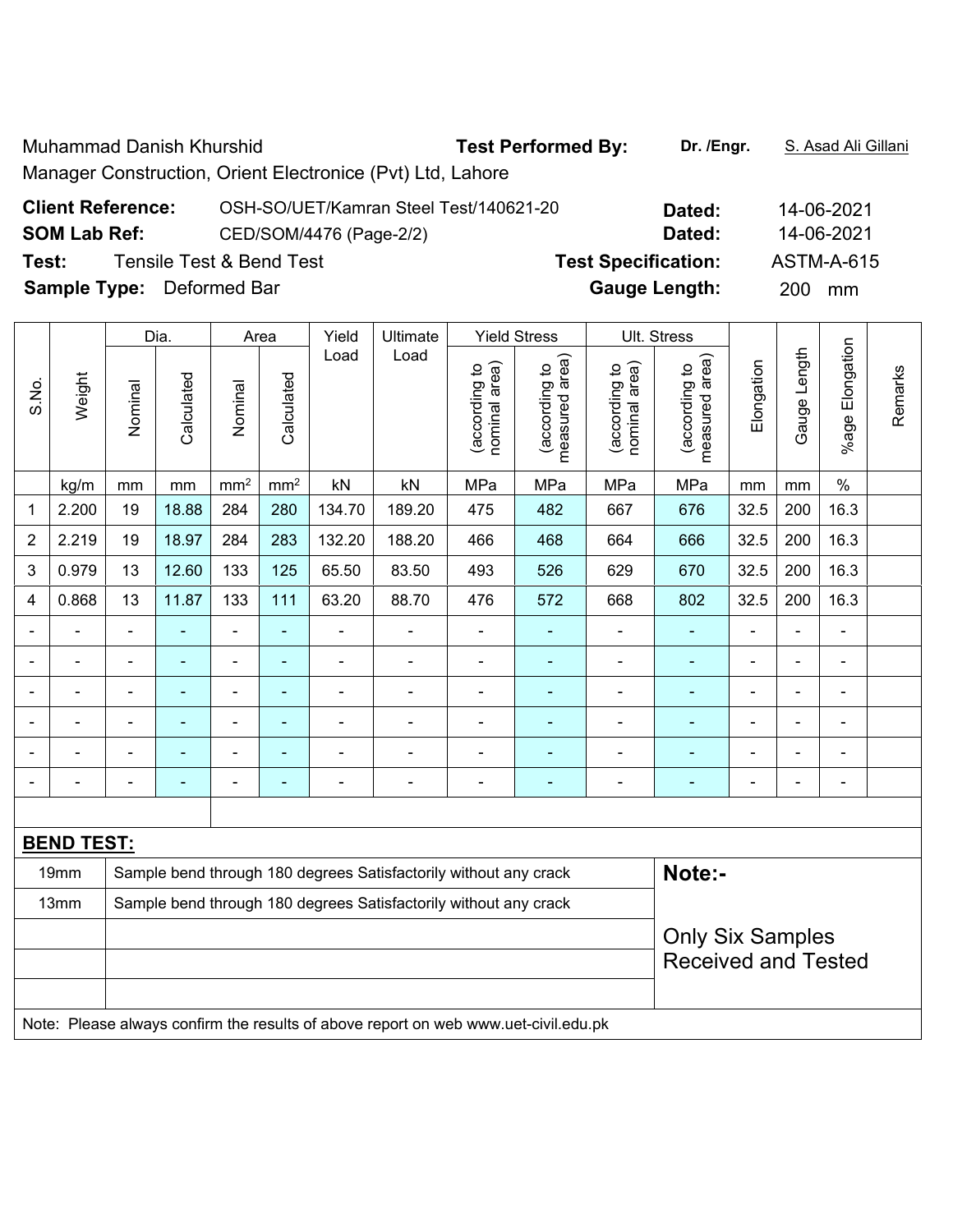Shakeel Ahmed **Test Performed By: Dr. /Engr.** S Asad Ali Gillani

Project Manager, Condrill (Pvt.) LtdLahore

#### **Client Reference:** CD/33-B/268661 **Dated:** 14-06-2021 **Dated:** 14-06-2021

**Test:** Tension Test & Bend Test **Test Specification:** 

**Gauge Length:** 8 inch **Sample Type:** Deformed Bar

| <b>SOM Lab</b>       |                |
|----------------------|----------------|
| Ref:                 | 4465(Page-1/1) |
| Dated:               | 14-06-2021     |
| ASTM-A-615           |                |
| D - f -  - - - 1 D - |                |

Dia. | Area | Yield | Ultimate | Yield Stress | Ult. Stress %age Elongation %age Elongation Gauge Length Load Load Gauge Length (according to<br>measured area) measured area) (according to<br>measured area) measured area) (according to<br>nominal area) (according to<br>nominal area) **Elongation** nominal area) nominal area) Elongation (according to (according to (according to (according to Remarks Remarks **Calculated Calculated** Weight Calculated Calculated S.No. Nominal Nominal Vominal Vominal <code>ib/ft | # |</code> in <code>|</code> in $^2$  | in $^2$  | Tons | Tons | psi | psi | psi | psi | in | in | % 1 2.645 8 0.995 0.79 0.777 26.07 34.76 72770 73990 97040 98670 1.00 8.0 12.5 2 | 1.508 | 6 | 0.751 | 0.44 | 0.443 | 13.07 | 19.39 | 65510 | 65060 | 97180 | 96530 | 1.40 | 8.0 | 17.5 - - - - - - - - - - - - - - - - - - - - - - - - - - - - - - - - - - - - - - - - - - - - - - - - - - - - - - - - - - - - - - - - - - - - - - - - - - - - - - - - - - - - - - - - - - - - - - - - - - - - - - - - - - - - - - - - - - - - - - - - **Witnessed By:** | Shoaib Zahid, Sr. Officer Construction B.S.S **BEND TEST:**  # 8 Sample bend through 180 degrees Satisfactorily without any crack **Note:- Note:** #6 Sample bend through 180 degrees Satisfactorily without any crack Only Four Samples Received and Tested Note: Please always confirm the results of above report on web www.uet-civil.edu.pk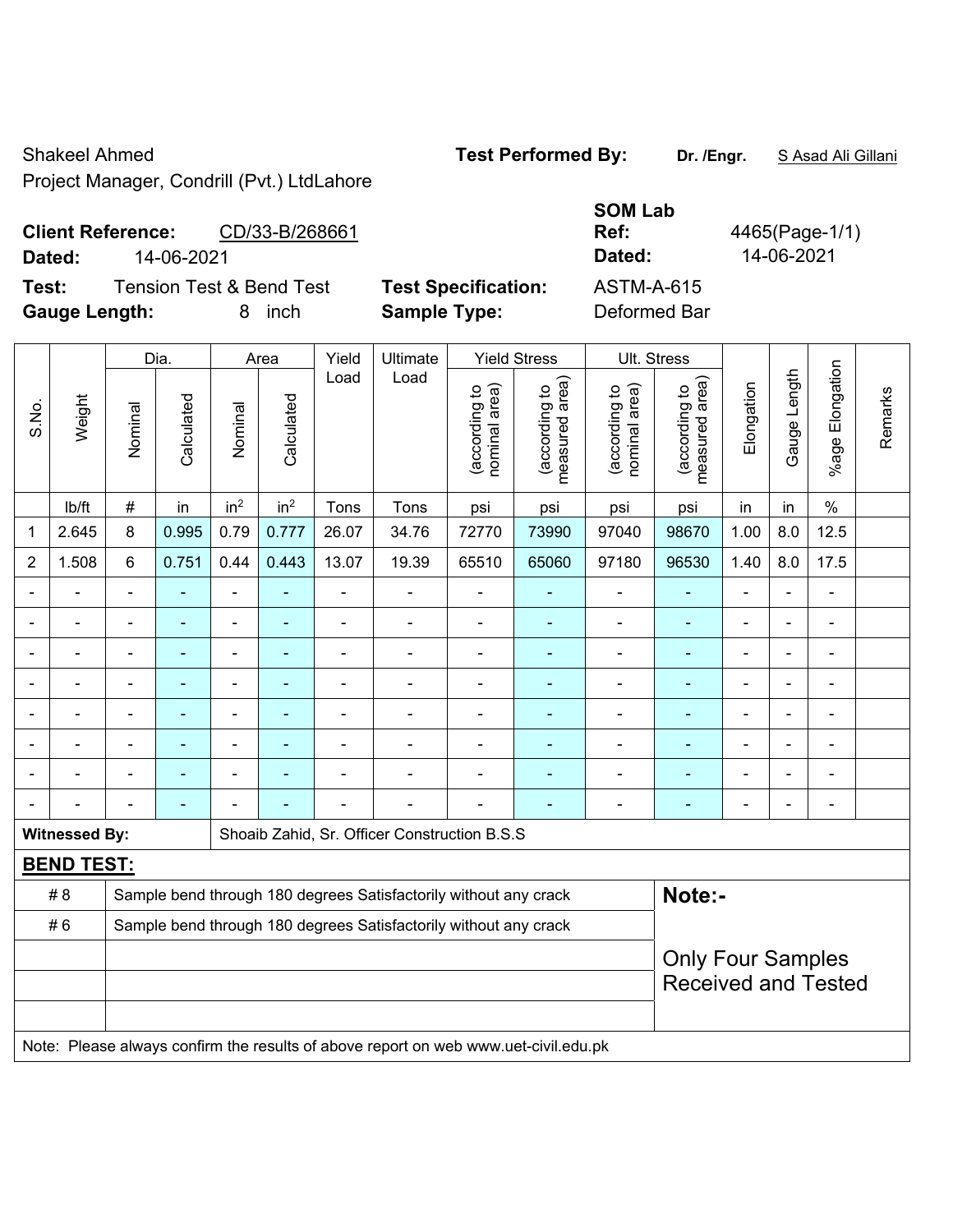$\top$ 

Safdar Hussain **Test Performed By:** Dr. /Engr. **S. Asad Ali Gillali** Safdar Hussain

Resident Engineer, ACE,Danish School Mankera Residency

# **Client Reference:** ACE/RE-PDS/MNK/BHK/21/415 **Dated:** 14-06-2021 **Dated:** 14-06-2021

 $\mathsf{L}$ 

**Test:** Tension Test & Bend Test **Test Specification: Gauge Length:** 8 inch **Sample Type:** Deformed Bar

| <b>SOM Lab</b>    |   |
|-------------------|---|
| Ref:              | í |
| Dated:            |   |
| <b>ASTM-A-615</b> |   |
|                   |   |

**Ref:** 4466(Page-1/1)

|       |                   | Dia.<br><b>Yield Stress</b><br>Yield<br>Ultimate<br>Area                   |            |                 |                 |       |                                                                  |                          |                                    |                                | Ult. Stress                       |                |              |                       |         |
|-------|-------------------|----------------------------------------------------------------------------|------------|-----------------|-----------------|-------|------------------------------------------------------------------|--------------------------|------------------------------------|--------------------------------|-----------------------------------|----------------|--------------|-----------------------|---------|
| S.No. | Weight            | Nominal                                                                    | Calculated | Nominal         | Calculated      | Load  | Load                                                             | nominal area)<br>ding to | area)<br>(according to<br>measured | (according to<br>nominal area) | area)<br>according to<br>measured | Elongation     | Gauge Length | Elongation<br>$%$ age | Remarks |
|       | lb/ft             | $\#$                                                                       | in         | in <sup>2</sup> | in <sup>2</sup> | Tons  | Tons                                                             | psi                      | psi                                | psi                            | psi                               | in             | in           | $\%$                  |         |
| 1     | 1.472             | 6                                                                          | 0.743      | 0.44            | 0.433           | 12.10 | 18.62                                                            | 60650                    | 61630                              | 93350                          | 94860                             | 1.40           | 8.0          | 17.5                  |         |
| 2     | 1.480             | 6                                                                          | 0.744      | 0.44            | 0.435           | 12.39 | 18.83                                                            | 62080                    | 62800                              | 94370                          | 95460                             | 1.60           | 8.0          | 20.0                  |         |
| 3     | 1.047             | 5                                                                          | 0.626      | 0.31            | 0.308           | 9.96  | 12.86                                                            | 70860                    | 71320                              | 91520                          | 92120                             | 1.00           | 8.0          | 12.5                  |         |
| 4     | 1.041             | 5                                                                          | 0.624      | 0.31            | 0.306           | 10.62 | 13.53                                                            | 75570                    | 76560                              | 96240                          | 97500                             | 1.10           | 8.0          | 13.8                  |         |
| 5     | 0.657             | 4                                                                          | 0.496      | 0.20            | 0.193           | 6.44  | 9.19                                                             | 71040                    | 73620                              | 101390                         | 105070                            | 1.10           | 8.0          | 13.8                  |         |
| 6     | 0.661             | 4                                                                          | 0.497      | 0.20            | 0.194           | 6.24  | 9.09                                                             | 68800                    | 70920                              | 100270                         | 103370                            | 1.00           | 8.0          | 12.5                  |         |
|       |                   | $\blacksquare$                                                             |            | ÷,              |                 |       | $\blacksquare$                                                   |                          |                                    |                                | $\blacksquare$                    | $\blacksquare$ | ÷            | ÷,                    |         |
|       |                   | $\blacksquare$                                                             |            | -               |                 |       | -                                                                | -                        |                                    |                                |                                   |                |              | $\overline{a}$        |         |
|       |                   | $\blacksquare$                                                             |            | ۰               |                 |       | $\blacksquare$                                                   |                          | ۰                                  |                                |                                   | $\blacksquare$ |              | ÷                     |         |
|       |                   |                                                                            |            |                 |                 |       | ۰                                                                |                          | ۰                                  |                                | $\blacksquare$                    |                |              |                       |         |
|       |                   |                                                                            |            |                 |                 |       |                                                                  |                          |                                    |                                |                                   |                |              |                       |         |
|       | <b>BEND TEST:</b> |                                                                            |            |                 |                 |       |                                                                  |                          |                                    |                                |                                   |                |              |                       |         |
|       | #6                | Note:-<br>Sample bend through 180 degrees Satisfactorily without any crack |            |                 |                 |       |                                                                  |                          |                                    |                                |                                   |                |              |                       |         |
|       | #5                |                                                                            |            |                 |                 |       | Sample bend through 180 degrees Satisfactorily without any crack |                          |                                    |                                |                                   |                |              |                       |         |
|       | #4                |                                                                            |            |                 |                 |       | Sample bend through 180 degrees Satisfactorily without any crack |                          |                                    |                                | <b>Only Nine Samples</b>          |                |              |                       |         |
|       |                   |                                                                            |            |                 |                 |       |                                                                  |                          |                                    |                                | <b>Received and Tested</b>        |                |              |                       |         |
|       |                   |                                                                            |            |                 |                 |       |                                                                  |                          |                                    |                                |                                   |                |              |                       |         |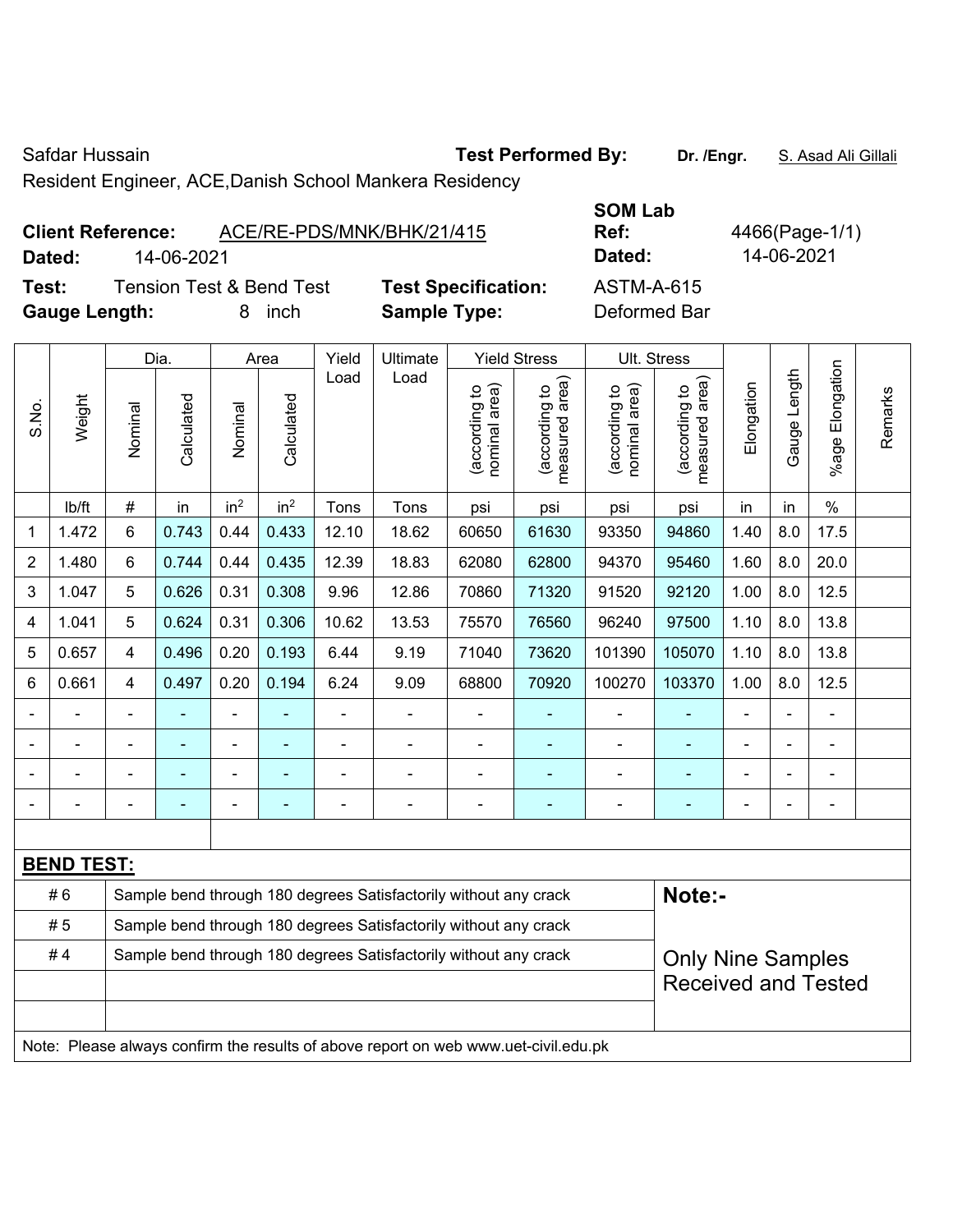Nafiz OZCAN **Test Performed By: Dr. /Engr.** S. Asad Ali Gillani

Contractor's Representative, SA - RA Energy, Construction Trade and Industry Co. Inc. Lahore

**Client Reference:** MIG/2021/539 **Dated:** 11-06-2021 **Dated:** 11-06-2021

**Test:** Tension Test & Bend Test **Test Specification:** ASTM-A-615 **Gauge Length:** 8 inch **Sample Type:** Deformed Bar(SJ Steel)

| <b>SOM Lab</b>      | 4467,4468(Page- |
|---------------------|-----------------|
| Ref:                | 1/1)            |
| Dated:              | 11-06-2021      |
| 8 8 7 8 8 7 8 7 8 7 |                 |

Dia. | Area | Yield | Ultimate | Yield Stress | Ult. Stress %age Elongation %age Elongation Gauge Length Load Load Gauge Length measured area) (according to<br>measured area) measured area) (according to<br>nominal area) (according to<br>nominal area) (according to<br>measured area) **Elongation** nominal area) nominal area) Elongation (according to (according to (according to (according to Remarks Remarks **Calculated Calculated** Weight Calculated Calculated S.No. Nominal Nominal Vominal Vominal <code>ib/ft</code>  $\mid$  #  $\mid$  in  $\mid$  in<sup>2</sup>  $\mid$  in<sup>2</sup>  $\mid$  Tons  $\mid$  psi  $\mid$  psi  $\mid$  psi  $\mid$  psi  $\mid$  in  $\mid$  in  $\mid$  % 1 | 2.627 | 8 | 0.991 | 0.79 | 0.772 | 27.12 | 34.32 | 75700 | 77470 | 95820 | 98050 | 1.50 | 8.0 | 18.8 2 | 2.776 | 8 | 1.019 | 0.79 | 0.816 | 31.31 | 37.99 | 87420 | 84640 | 106060 | 102680 | 1.30 | 8.0 | 16.3 3 | 2.646 | 8 | 0.995 | 0.79 | 0.778 | 26.96 | 33.61 | 75270 | 76430 | 93830 | 95270 | 1.40 | 8.0 | 17.5 4 | 1.471 | 6 | 0.742 | 0.44 | 0.432 | 14.65 | 18.88 | 73430 | 74790 | 94630 | 96380 | 1.60 | 8.0 | 20.0 5 | 1.480 | 6 | 0.744 | 0.44 | 0.435 | 14.37 | 18.81 | 72050 | 72870 | 94270 | 95360 | 1.50 | 8.0 | 18.8 6 | 1.503 | 6 | 0.750 | 0.44 | 0.442 | 14.48 | 19.11 | 72560 | 72230 | 95800 | 95370 | 1.50 | 8.0 | 18.8 7 | 0.667 | 4 | 0.500 | 0.20 | 0.196 | 6.47 | 8.53 | 71380 | 72840 | 94090 | 96010 | 1.20 | 8.0 | 15.0 8 | 0.672 | 4 | 0.501 | 0.20 | 0.197 | 6.52 | 8.72 | 71940 | 73040 | 96110 | 97570 | 1.20 | 8.0 | 15.0 9 | 0.680 | 4 | 0.505 | 0.20 | 0.200 | 6.42 | 8.58 | 70820 | 70820 | 94650 | 94650 | 1.40 | 8.0 | 17.5 - - - - - - - - - - - - - - - **Witnessed By: Sohaib Ali, Sub-Engineer, Nespak BEND TEST:**  #<br>8(Sr.1&2) Sample bend through 180 degrees Satisfactorily without any crack **Note:**-# 8 (Sr. 3) Sample bend through 180 degrees Satisfactorily without any crack #  $\sigma$  Sample bend through 180 degrees Satisfactorily without any crack Only Eighteen Samples Received and Tested # 6( Sr. 6) Sample bend through 180 degrees Satisfactorily without any crack #  $4(Sr.7,8.9)$  Sample bend through 180 degrees Satisfactorily without any crack Note: Please always confirm the results of above report on web www.uet-civil.edu.pk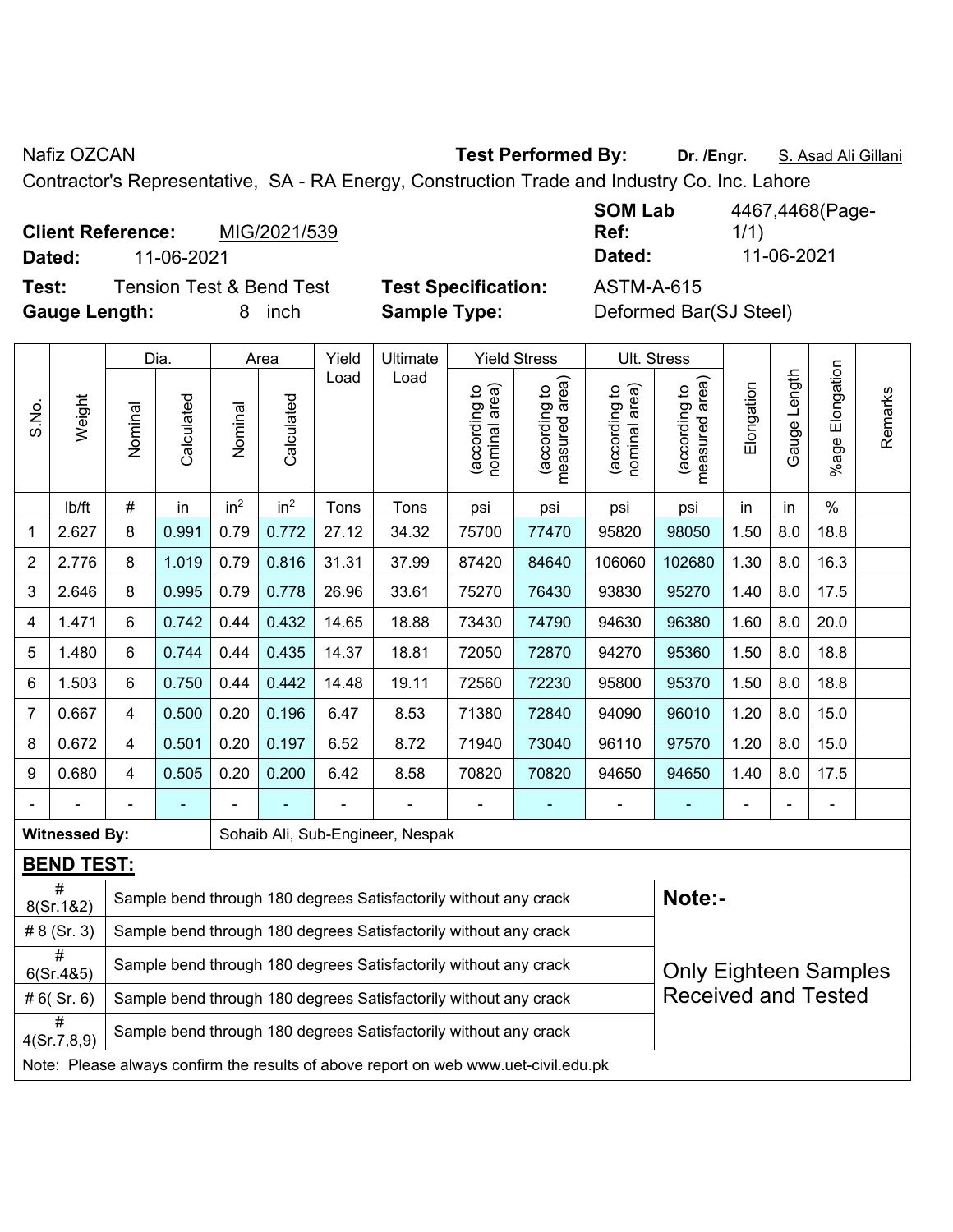Engr. Muhammad Ehsan **Test Performed By:** Dr. /Engr. S. Asad Ali Gillani

Project Director, ELITE ENGINEERING (PVT) Ltd. (Project: Sitara Heights 3-Jays Tower, Gulberg-III. Lahore)

**Client Reference:** EEPL/SH/001/006 **SOM Lab Ref:** 4469(Page-1/1) **Dated:** 14-06-2021 **Dated:** 14-06-2021

|                | Test:<br><b>Gauge Length:</b><br>Dia.                                               |                                                         |                          | <b>Tension Test &amp; Bend Test</b><br>8<br>inch |                 |                              | <b>Test Specification:</b><br><b>Sample Type:</b>                |                                |                                 | <b>ASTM-A-615</b><br>Deformed Bar |                                 |                |                          |                 |         |
|----------------|-------------------------------------------------------------------------------------|---------------------------------------------------------|--------------------------|--------------------------------------------------|-----------------|------------------------------|------------------------------------------------------------------|--------------------------------|---------------------------------|-----------------------------------|---------------------------------|----------------|--------------------------|-----------------|---------|
|                |                                                                                     |                                                         |                          |                                                  | Area            | Yield                        | Ultimate                                                         |                                | <b>Yield Stress</b>             | Ult. Stress                       |                                 |                |                          |                 |         |
| S.No.          | Weight                                                                              | Nominal                                                 | Calculated               | Nominal                                          | Calculated      | Load                         | Load                                                             | (according to<br>nominal area) | (according to<br>measured area) | (according to<br>nominal area)    | measured area)<br>(according to | Elongation     | Gauge Length             | %age Elongation | Remarks |
|                | Ib/ft                                                                               | $\#$                                                    | in                       | in <sup>2</sup>                                  | in <sup>2</sup> | Tons                         | Tons                                                             | psi                            | psi                             | psi                               | psi                             | in             | in                       | $\%$            |         |
| $\mathbf 1$    | 1.465                                                                               | 6                                                       | 0.741                    | 0.44                                             | 0.431           | 16.00                        | 20.87                                                            | 80220                          | 81900                           | 104590                            | 106780                          | 1.40           | 8.0                      | 17.5            |         |
| $\overline{2}$ | 1.486                                                                               | 6                                                       | 0.746                    | 0.44                                             | 0.437           | 15.97                        | 21.61                                                            | 80070                          | 80620                           | 108320                            | 109070                          | 1.10           | 8.0                      | 13.8            |         |
|                |                                                                                     | L,                                                      |                          |                                                  | ä,              | $\blacksquare$               |                                                                  | ÷,                             | ä,                              | $\blacksquare$                    | $\blacksquare$                  |                |                          | ÷               |         |
|                |                                                                                     | ÷,                                                      | ÷,                       | $\overline{\phantom{a}}$                         | ÷,              | $\qquad \qquad \blacksquare$ | $\blacksquare$                                                   | $\blacksquare$                 | $\blacksquare$                  | $\blacksquare$                    | $\blacksquare$                  | ä,             | $\overline{\phantom{a}}$ | $\blacksquare$  |         |
|                |                                                                                     | ÷,                                                      | $\blacksquare$           |                                                  | ä,              | $\blacksquare$               | $\blacksquare$                                                   | $\overline{\phantom{a}}$       | $\blacksquare$                  | $\overline{\phantom{a}}$          | $\blacksquare$                  | $\blacksquare$ |                          | $\blacksquare$  |         |
|                |                                                                                     | -                                                       | $\blacksquare$           | ä,                                               | ä,              | -                            | $\overline{a}$                                                   | $\blacksquare$                 | $\blacksquare$                  | $\qquad \qquad \blacksquare$      | $\blacksquare$                  | $\blacksquare$ |                          | $\blacksquare$  |         |
|                |                                                                                     | ÷                                                       | $\overline{\phantom{a}}$ |                                                  | ä,              | $\blacksquare$               | $\blacksquare$                                                   | $\overline{\phantom{a}}$       | $\blacksquare$                  | $\blacksquare$                    | $\blacksquare$                  | $\blacksquare$ |                          | ÷,              |         |
|                | $\blacksquare$                                                                      | $\blacksquare$                                          | $\blacksquare$           | $\blacksquare$                                   | $\blacksquare$  | $\blacksquare$               | $\blacksquare$                                                   | $\blacksquare$                 | $\blacksquare$                  | $\qquad \qquad \blacksquare$      | $\blacksquare$                  | $\blacksquare$ |                          | $\blacksquare$  |         |
|                |                                                                                     |                                                         |                          |                                                  | $\blacksquare$  |                              |                                                                  | $\blacksquare$                 | $\blacksquare$                  | Ē,                                | $\blacksquare$                  |                |                          | $\blacksquare$  |         |
|                |                                                                                     | $\blacksquare$                                          |                          |                                                  | -               | $\blacksquare$               |                                                                  | $\blacksquare$                 | $\blacksquare$                  | $\blacksquare$                    | $\blacksquare$                  |                |                          | $\blacksquare$  |         |
|                |                                                                                     |                                                         |                          |                                                  |                 |                              |                                                                  |                                |                                 |                                   |                                 |                |                          |                 |         |
|                | <b>BEND TEST:</b>                                                                   |                                                         |                          |                                                  |                 |                              |                                                                  |                                |                                 |                                   |                                 |                |                          |                 |         |
|                | #6                                                                                  |                                                         |                          |                                                  |                 |                              | Sample bend through 180 degrees Satisfactorily without any crack |                                |                                 |                                   | Note:-                          |                |                          |                 |         |
|                |                                                                                     | <b>Only Three Samples</b><br><b>Received and Tested</b> |                          |                                                  |                 |                              |                                                                  |                                |                                 |                                   |                                 |                |                          |                 |         |
|                | Note: Please always confirm the results of above report on web www.uet-civil.edu.pk |                                                         |                          |                                                  |                 |                              |                                                                  |                                |                                 |                                   |                                 |                |                          |                 |         |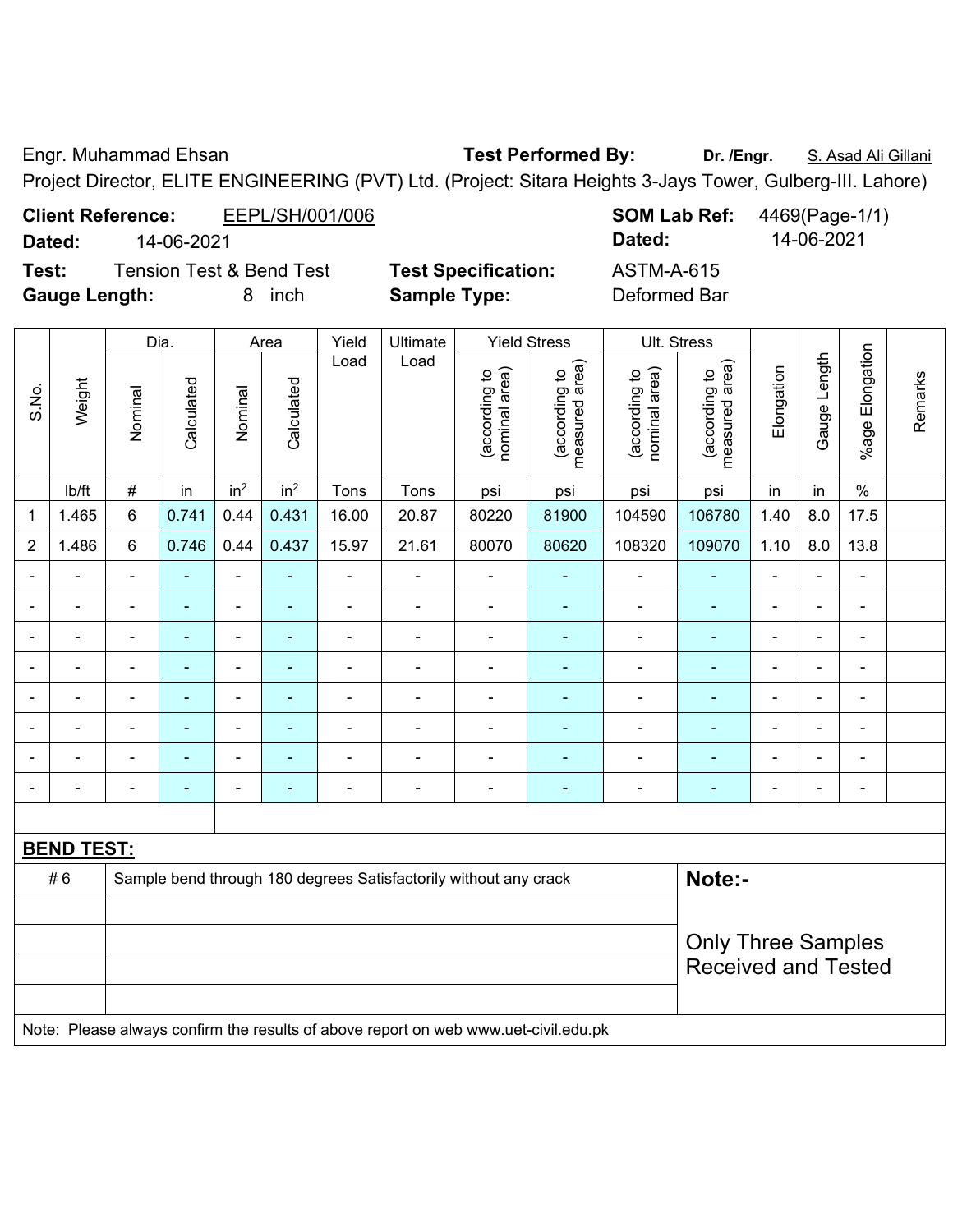Maj Adnan khalid<sup>®</sup> **Test Performed By:** Dr. /Engr.

S. Asad Ali Gillani

Dy Dir MTL, Infra Dev Works of DHA Ph -9, Pkg-8 - (M/S MAAKSONS)

|        | <b>Client Reference:</b><br>408/241/E/Lab/82/13571 |                            | Ref:       | 4470(Page-1/ |
|--------|----------------------------------------------------|----------------------------|------------|--------------|
| Dated: | 11-06-2021                                         |                            | Dated:     | 14-06-2021   |
| Test:  | Tension Test & Bend Test                           | <b>Test Specification:</b> | ASTM-A-615 |              |

**SOM Lab Ref:** 4470(Page-1/1)

**Gauge Length:** 8 inch **Sample Type:** Deformed Bar ( Mughal Steel)

**Specification:** ASTM-A-615

|                |                                                                                                       |         | Dia.       |                 | Area            | Yield | Ultimate                                                         |                                | <b>Yield Stress</b>             |                                         | Ult. Stress                     |            |              |                 |         |
|----------------|-------------------------------------------------------------------------------------------------------|---------|------------|-----------------|-----------------|-------|------------------------------------------------------------------|--------------------------------|---------------------------------|-----------------------------------------|---------------------------------|------------|--------------|-----------------|---------|
| S.No.          | Weight                                                                                                | Nominal | Calculated | Nominal         | Calculated      | Load  | Load                                                             | nominal area)<br>(according to | (according to<br>measured area) | area)<br>(according to<br>nominal area) | (according to<br>measured area) | Elongation | Gauge Length | %age Elongation | Remarks |
|                | lb/ft                                                                                                 | $\#$    | in         | in <sup>2</sup> | in <sup>2</sup> | Tons  | Tons                                                             | psi                            | psi                             | psi                                     | psi                             | in         | in           | $\%$            |         |
| 1              | 1.477                                                                                                 | 6       | 0.743      | 0.44            | 0.434           | 14.09 | 18.83                                                            | 70620                          | 71590                           | 94370                                   | 95680                           | 1.50       | 8.0          | 18.8            |         |
| $\overline{2}$ | 1.481                                                                                                 | 6       | 0.744      | 0.44            | 0.435           | 14.14 | 18.83                                                            | 70870                          | 71690                           | 94370                                   | 95460                           | 1.40       | 8.0          | 17.5            |         |
| 3              | 1.040                                                                                                 | 5       | 0.624      | 0.31            | 0.306           | 10.47 | 13.61                                                            | 74480                          | 75460                           | 96820                                   | 98080                           | 1.40       | 8.0          | 17.5            |         |
| 4              | 1.045                                                                                                 | 5       | 0.625      | 0.31            | 0.307           | 10.47 | 13.63                                                            | 74480                          | 75210                           | 96960                                   | 97910                           | 1.30       | 8.0          | 16.3            |         |
| 5              | 0.658                                                                                                 | 4       | 0.496      | 0.20            | 0.193           | 6.39  | 8.94                                                             | 70480                          | 73040                           | 98580                                   | 102160                          | 1.10       | 8.0          | 13.8            |         |
| 6              | 0.668                                                                                                 | 4       | 0.500      | 0.20            | 0.196           | 6.44  | 8.99                                                             | 71040                          | 72490                           | 99150                                   | 101170                          | 1.00       | 8.0          | 12.5            |         |
| $\overline{7}$ | 0.662                                                                                                 | 4       | 0.498      | 0.20            | 0.195           | 6.54  | 8.97                                                             | 72170                          | 74020                           | 98920                                   | 101460                          | 1.00       | 8.0          | 12.5            |         |
| 8              | 0.661                                                                                                 | 4       | 0.497      | 0.20            | 0.194           | 6.44  | 8.94                                                             | 71040                          | 73240                           | 98580                                   | 101630                          | 1.10       | 8.0          | 13.8            |         |
| 9              | 0.660                                                                                                 | 4       | 0.497      | 0.20            | 0.194           | 6.70  | 8.92                                                             | 73850                          | 76140                           | 98360                                   | 101400                          | 0.90       | 8.0          | 11.3            |         |
| 10             | 0.662                                                                                                 | 4       | 0.498      | 0.20            | 0.195           | 6.42  | 8.89                                                             | 70820                          | 72640                           | 98020                                   | 100530                          | 1.20       | 8.0          | 15.0            |         |
|                |                                                                                                       |         |            |                 |                 |       |                                                                  |                                |                                 |                                         |                                 |            |              |                 |         |
|                | <b>BEND TEST:</b>                                                                                     |         |            |                 |                 |       |                                                                  |                                |                                 |                                         |                                 |            |              |                 |         |
|                | #6                                                                                                    |         |            |                 |                 |       | Sample bend through 180 degrees Satisfactorily without any crack |                                |                                 |                                         | Note:-                          |            |              |                 |         |
|                | # 5                                                                                                   |         |            |                 |                 |       | Sample bend through 180 degrees Satisfactorily without any crack |                                |                                 |                                         |                                 |            |              |                 |         |
|                | Sample bend through 180 degrees Satisfactorily without any crack<br>#4<br><b>Only Fifteen Samples</b> |         |            |                 |                 |       |                                                                  |                                |                                 |                                         |                                 |            |              |                 |         |
|                | #4                                                                                                    |         |            |                 |                 |       | Sample bend through 180 degrees Satisfactorily without any crack |                                |                                 |                                         | <b>Received and Tested</b>      |            |              |                 |         |
|                | #4                                                                                                    |         |            |                 |                 |       | Sample bend through 180 degrees Satisfactorily without any crack |                                |                                 |                                         |                                 |            |              |                 |         |
|                | Note: Please always confirm the results of above report on web www.uet-civil.edu.pk                   |         |            |                 |                 |       |                                                                  |                                |                                 |                                         |                                 |            |              |                 |         |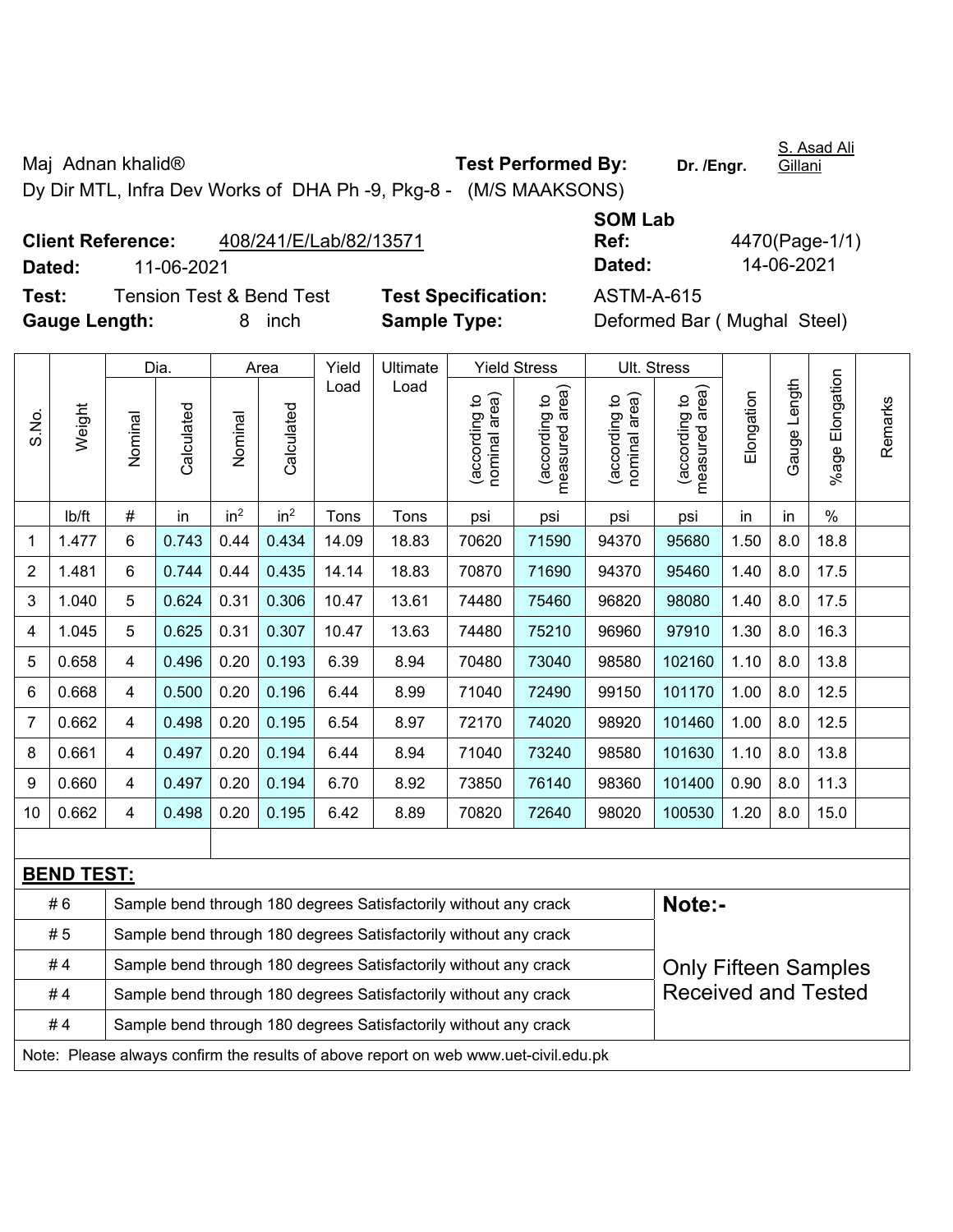Engr. M. Muzaffar Nawaz **Test Performed By:** Dr. /Engr. Sub Divisional Officer, RMU, Rawalpindi

**SOM Lab** 

**Ref:** 4471 (Page-1/1)

S. Asad Ali **Gillani** 

**Client Reference:** RMU/SDO/22 **Dated:** 29-05-2021 **Dated:** 14-06-2021 **Test:** Tension Test **Test Specification:** ASTM-A-615 **Gauge Length:** 8 inch **Sample Type:** Deformed Bar

|                          | ouugu             | -----                   |                          |                 |                 | oanipio i jpoi |                |                                |                                 |                                |                                 |                |                |                 |         |
|--------------------------|-------------------|-------------------------|--------------------------|-----------------|-----------------|----------------|----------------|--------------------------------|---------------------------------|--------------------------------|---------------------------------|----------------|----------------|-----------------|---------|
|                          |                   |                         | Dia.                     |                 | Area            | Yield          | Ultimate       |                                | <b>Yield Stress</b>             | Ult. Stress                    |                                 |                |                |                 |         |
| S.No.                    | Weight            | Nominal                 | Calculated               | Nominal         | Calculated      | Load           | Load           | (according to<br>nominal area) | measured area)<br>(according to | nominal area)<br>(according to | measured area)<br>(according to | Elongation     | Gauge Length   | %age Elongation | Remarks |
|                          | Ib/ft             | $\#$                    | in                       | in <sup>2</sup> | in <sup>2</sup> | Tons           | Tons           | psi                            | psi                             | psi                            | psi                             | in             | in             | $\%$            |         |
| $\mathbf 1$              | 2.685             | 8                       | 1.002                    | 0.79            | 0.789           | 28.87          | 35.80          | 80590                          | 80700                           | 99950                          | 100070                          | 1.50           | 8.0            | 18.8            |         |
| $\overline{2}$           | 2.710             | 8                       | 1.007                    | 0.79            | 0.796           | 28.54          | 35.73          | 79680                          | 79080                           | 99750                          | 98990                           | 1.40           | 8.0            | 17.5            |         |
| $\mathfrak{B}$           | 1.507             | 6                       | 0.751                    | 0.44            | 0.443           | 17.53          | 21.30          | 87880                          | 87290                           | 106790                         | 106070                          | 1.20           | 8.0            | 15.0            |         |
| $\overline{\mathcal{A}}$ | 1.500             | $6\phantom{1}$          | 0.749                    | 0.44            | 0.441           | 17.53          | 20.90          | 87880                          | 87690                           | 104750                         | 104510                          | 1.10           | 8.0            | 13.8            |         |
| 5                        | 0.683             | $\overline{\mathbf{4}}$ | 0.506                    | 0.20            | 0.201           | 7.26           | 9.14           | 80040                          | 79640                           | 100830                         | 100330                          | 1.30           | 8.0            | 16.3            |         |
| 6                        | 0.679             | 4                       | 0.505                    | 0.20            | 0.200           | 7.08           | 8.99           | 78130                          | 78130                           | 99150                          | 99150                           | 1.20           | 8.0            | 15.0            |         |
|                          |                   | $\blacksquare$          |                          | $\blacksquare$  |                 | $\blacksquare$ | ÷              | $\qquad \qquad \blacksquare$   | $\overline{\phantom{a}}$        | $\overline{\phantom{a}}$       |                                 | ä,             | $\blacksquare$ | ÷,              |         |
|                          |                   | ä,                      |                          | $\blacksquare$  | ä,              | $\blacksquare$ | $\blacksquare$ | $\blacksquare$                 | ÷,                              | $\blacksquare$                 |                                 | ä,             | $\blacksquare$ | $\blacksquare$  |         |
|                          |                   | $\blacksquare$          | $\overline{\phantom{0}}$ | $\blacksquare$  |                 | ä,             | $\blacksquare$ | $\blacksquare$                 |                                 | $\blacksquare$                 |                                 | $\blacksquare$ | $\blacksquare$ | $\blacksquare$  |         |
|                          |                   | $\blacksquare$          | ۰                        | $\blacksquare$  | ۰               | $\blacksquare$ | ÷              | $\blacksquare$                 | ÷                               | $\blacksquare$                 | $\overline{a}$                  |                | $\blacksquare$ | $\blacksquare$  |         |
|                          |                   |                         |                          |                 |                 |                |                |                                |                                 |                                |                                 |                |                |                 |         |
|                          | <b>BEND TEST:</b> |                         |                          |                 |                 |                |                |                                |                                 |                                |                                 |                |                |                 |         |
|                          |                   |                         | No Bend test performed   |                 |                 |                | Note:-         |                                |                                 |                                |                                 |                |                |                 |         |
|                          |                   |                         |                          |                 |                 |                |                |                                |                                 |                                |                                 |                |                |                 |         |
|                          |                   |                         |                          |                 |                 |                |                |                                |                                 |                                | <b>Only Six Samples</b>         |                |                |                 |         |
|                          |                   |                         |                          |                 |                 |                |                |                                |                                 |                                | <b>Received and Tested</b>      |                |                |                 |         |
|                          |                   |                         |                          |                 |                 |                |                |                                |                                 |                                |                                 |                |                |                 |         |
|                          |                   |                         |                          |                 |                 |                |                |                                |                                 |                                |                                 |                |                |                 |         |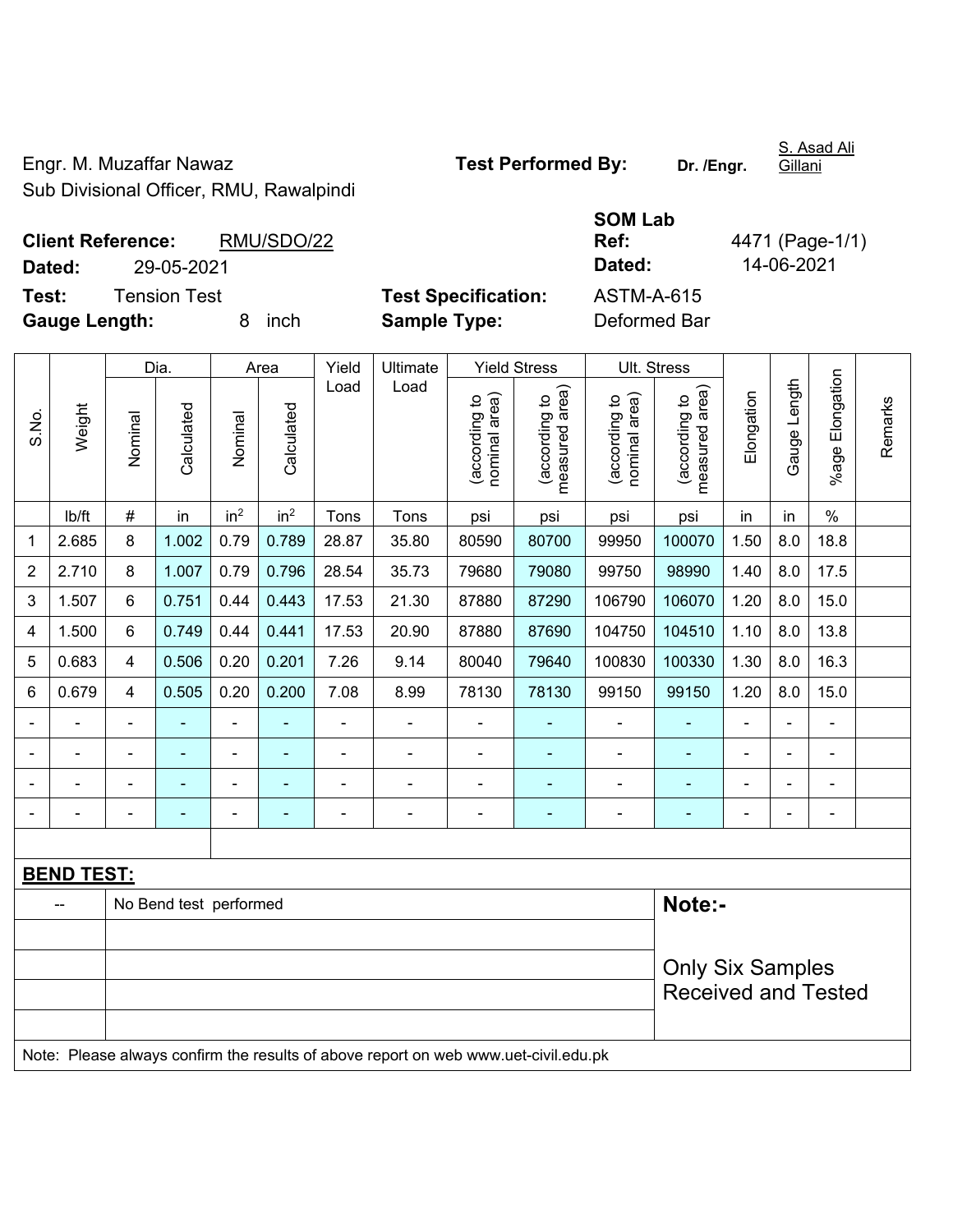Umair Maqsood **Test Performed By:** Dr. /Engr.

S. Asad Ali

Sub Divisional Officer, Building Sub Division, Assembly, Lahore

**Client Reference:** 417-

**Dated:** 03-06-2021 **Dated:** 14-06-2021

**Test:** Tension Test & Bend Test **Test Specification: Gauge Length:** 8 inch **Sample Type:** Deformed Bar

| <b>SOM Lab</b> |                |
|----------------|----------------|
| Ref:           | 4472(Page-1/1) |
| Dated:         | 14-06-2021     |
| ASTM-A-615     |                |
| Deformed Ror   |                |

|                |                   |                                                                  | Dia.       |                 | Area            | Yield          | Ultimate                                                                            |                                | <b>Yield Stress</b>             |                                | Ult. Stress                                 |                |              |                    |         |
|----------------|-------------------|------------------------------------------------------------------|------------|-----------------|-----------------|----------------|-------------------------------------------------------------------------------------|--------------------------------|---------------------------------|--------------------------------|---------------------------------------------|----------------|--------------|--------------------|---------|
| S.No.          | Weight            | Nominal                                                          | Calculated | Nominal         | Calculated      | Load           | Load                                                                                | (according to<br>nominal area) | measured area)<br>(according to | (according to<br>nominal area) | (according to<br>neasured area)<br>measured | Elongation     | Gauge Length | Elongation<br>%age | Remarks |
|                | lb/ft             | $\#$                                                             | in         | in <sup>2</sup> | in <sup>2</sup> | Tons           | Tons                                                                                | psi                            | psi                             | psi                            | psi                                         | in             | in           | $\%$               |         |
| 1              | 2.660             | 8                                                                | 0.998      | 0.79            | 0.782           | 25.61          | 35.73                                                                               | 71490                          | 72220                           | 99750                          | 100770                                      | 1.10           | 8.0          | 13.8               |         |
| 2              | 2.671             | 8                                                                | 1.000      | 0.79            | 0.785           | 25.33          | 35.58                                                                               | 70720                          | 71170                           | 99320                          | 99950                                       | 1.40           | 8.0          | 17.5               |         |
| 3              | 1.494             | 6                                                                | 0.748      | 0.44            | 0.439           | 13.02          | 18.42                                                                               | 65250                          | 65400                           | 92330                          | 92540                                       | 1.40           | 8.0          | 17.5               |         |
| 4              | 1.492             | 6                                                                | 0.747      | 0.44            | 0.438           | 13.43          | 18.60                                                                               | 67290                          | 67600                           | 93250                          | 93680                                       | 1.30           | 8.0          | 16.3               |         |
| 5              | 0.658             | 4                                                                | 0.496      | 0.20            | 0.193           | 6.03           | 8.33                                                                                | 66550                          | 68960                           | 91840                          | 95170                                       | 1.20           | 8.0          | 15.0               |         |
| 6              | 0.658             | 4                                                                | 0.496      | 0.20            | 0.193           | 6.27           | 8.53                                                                                | 69130                          | 71640                           | 94090                          | 97500                                       | 1.20           | 8.0          | 15.0               |         |
|                |                   | $\blacksquare$                                                   |            |                 |                 |                |                                                                                     | $\blacksquare$                 |                                 |                                |                                             |                |              |                    |         |
|                |                   |                                                                  |            |                 |                 |                |                                                                                     | $\blacksquare$                 | ä,                              | $\blacksquare$                 | ÷                                           |                |              | ÷                  |         |
| $\blacksquare$ |                   | $\blacksquare$                                                   | ۰          | ۰               |                 |                | $\blacksquare$                                                                      | $\blacksquare$                 | ۰                               | $\blacksquare$                 | ۰                                           | $\blacksquare$ |              | $\overline{a}$     |         |
| $\blacksquare$ |                   | $\blacksquare$                                                   | ä,         | $\blacksquare$  | ۰               | $\blacksquare$ | $\blacksquare$                                                                      | $\blacksquare$                 | $\blacksquare$                  | ÷                              | ٠                                           | $\blacksquare$ |              | $\frac{1}{2}$      |         |
|                |                   |                                                                  |            |                 |                 |                |                                                                                     |                                |                                 |                                |                                             |                |              |                    |         |
|                | <b>BEND TEST:</b> |                                                                  |            |                 |                 |                |                                                                                     |                                |                                 |                                |                                             |                |              |                    |         |
|                | # 8               |                                                                  |            |                 |                 |                | Sample bend through 180 degrees Satisfactorily without any crack                    |                                |                                 |                                | Note:-                                      |                |              |                    |         |
|                | #6                | Sample bend through 180 degrees Satisfactorily without any crack |            |                 |                 |                |                                                                                     |                                |                                 |                                |                                             |                |              |                    |         |
|                | #4                |                                                                  |            |                 |                 |                | Sample bend through 180 degrees Satisfactorily without any crack                    |                                |                                 |                                | <b>Only Nine Samples</b>                    |                |              |                    |         |
|                |                   |                                                                  |            |                 |                 |                |                                                                                     |                                |                                 |                                | <b>Received and Tested</b>                  |                |              |                    |         |
|                |                   |                                                                  |            |                 |                 |                |                                                                                     |                                |                                 |                                |                                             |                |              |                    |         |
|                |                   |                                                                  |            |                 |                 |                | Note: Please always confirm the results of above report on web www.uet-civil.edu.pk |                                |                                 |                                |                                             |                |              |                    |         |

Gillani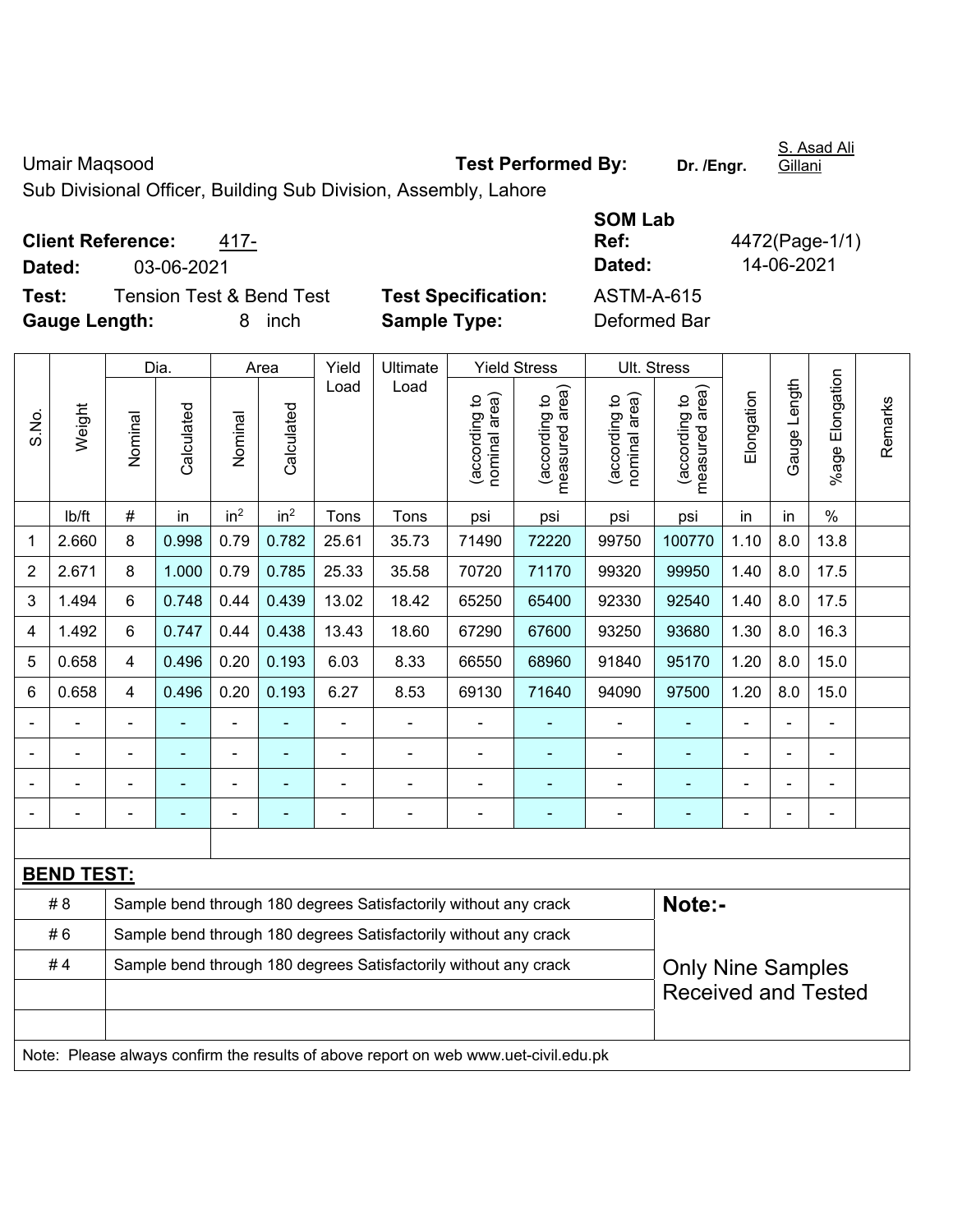Muhammad Akhtar **Test Performed By: Dr. /Engr.** S. Asad Ali Gillni

Sub Engineer (Civil), Daanish School Chishtian (Project is M/S Global Engineering Workd)

|        | <b>Client Reference:</b><br>Const/CTN/06/2021/236 |                            | <b>JUMLAD</b><br>Ref: | 4477(Page-1/ |
|--------|---------------------------------------------------|----------------------------|-----------------------|--------------|
| Dated: | 01-06-2021                                        |                            | Dated:                | 14-06-2021   |
| Test:  | Tension Test & Bend Test                          | <b>Test Specification:</b> | ASTM-A-615            |              |

**Gauge Length:** 8 inch **Sample Type:** Deformed Bar

**SOM Lab Ref:** 4477(Page-1/1)

|                |                         |                | Dia.           |                 | Area            | <b>Yield Stress</b> |                                                                                     | Ult. Stress                    |                                 |                                |                                             |                |              |                       |         |
|----------------|-------------------------|----------------|----------------|-----------------|-----------------|---------------------|-------------------------------------------------------------------------------------|--------------------------------|---------------------------------|--------------------------------|---------------------------------------------|----------------|--------------|-----------------------|---------|
| S.No.          | Weight                  | Nominal        | Calculated     | Nominal         | Calculated      | Load                | Load                                                                                | nominal area)<br>(according to | measured area)<br>(according to | nominal area)<br>(according to | (according to<br>measured area)<br>measured | Elongation     | Gauge Length | Elongation<br>$%$ age | Remarks |
|                | lb/ft                   | $\#$           | in             | in <sup>2</sup> | in <sup>2</sup> | Tons                | Tons                                                                                | psi                            | psi                             | psi                            | psi                                         | in             | in           | $\%$                  |         |
| 1              | 1.476                   | 6              | 0.743          | 0.44            | 0.434           | 15.21               | 18.91                                                                               | 76240                          | 77290                           | 94780                          | 96090                                       | 1.50           | 8.0          | 18.8                  |         |
| $\overline{2}$ | 1.482                   | $6\phantom{1}$ | 0.745          | 0.44            | 0.436           | 14.98               | 18.78                                                                               | 75110                          | 75800                           | 94120                          | 94980                                       | 1.40           | 8.0          | 17.5                  |         |
| 3              | 0.593                   | $\overline{4}$ | 0.471          | 0.20            | 0.174           | 6.60                | 7.72                                                                                | 72730                          | 83600                           | 85100                          | 97810                                       | 1.20           | 8.0          | 15.0                  |         |
| 4              | 0.589                   | $\overline{4}$ | 0.469          | 0.20            | 0.173           | 6.52                | 7.72                                                                                | 71940                          | 83170                           | 85100                          | 98380                                       | 1.10           | 8.0          | 13.8                  |         |
|                | ÷                       | $\blacksquare$ | $\blacksquare$ | $\frac{1}{2}$   | ÷               | ÷,                  | ÷                                                                                   | ä,                             | $\blacksquare$                  | ÷                              | $\blacksquare$                              | ä,             |              | $\blacksquare$        |         |
|                |                         | $\blacksquare$ | ÷              | ä,              |                 | ä,                  | $\blacksquare$                                                                      | $\blacksquare$                 |                                 | $\blacksquare$                 | $\blacksquare$                              |                |              | $\blacksquare$        |         |
|                |                         |                |                | $\blacksquare$  |                 |                     | $\blacksquare$                                                                      | $\blacksquare$                 |                                 |                                |                                             | $\blacksquare$ |              | $\blacksquare$        |         |
| $\blacksquare$ |                         | $\blacksquare$ | $\blacksquare$ | ÷,              | ۰               | $\blacksquare$      | $\blacksquare$                                                                      | $\blacksquare$                 | $\blacksquare$                  | $\overline{\phantom{a}}$       | $\blacksquare$                              | $\blacksquare$ |              | $\blacksquare$        |         |
| $\blacksquare$ |                         | $\blacksquare$ | $\blacksquare$ | ÷,              | ۰               |                     | Ē,                                                                                  | $\overline{a}$                 |                                 | $\blacksquare$                 | $\blacksquare$                              | $\blacksquare$ |              | $\blacksquare$        |         |
| $\blacksquare$ |                         | $\blacksquare$ | $\blacksquare$ | ÷,              | ٠               | $\blacksquare$      | $\blacksquare$                                                                      | $\blacksquare$                 | $\blacksquare$                  | $\blacksquare$                 | $\blacksquare$                              | $\blacksquare$ |              | $\blacksquare$        |         |
|                |                         |                |                |                 |                 |                     |                                                                                     |                                |                                 |                                |                                             |                |              |                       |         |
|                | <b>BEND TEST:</b>       |                |                |                 |                 |                     |                                                                                     |                                |                                 |                                |                                             |                |              |                       |         |
|                | #6                      |                |                |                 |                 |                     | Sample bend through 180 degrees Satisfactorily without any crack                    |                                |                                 |                                | Note:-                                      |                |              |                       |         |
|                | #4                      |                |                |                 |                 |                     | Sample bend through 180 degrees Satisfactorily without any crack                    |                                |                                 |                                |                                             |                |              |                       |         |
|                | <b>Only Six Samples</b> |                |                |                 |                 |                     |                                                                                     |                                |                                 |                                |                                             |                |              |                       |         |
|                |                         |                |                |                 |                 |                     |                                                                                     |                                |                                 |                                | <b>Received and Tested</b>                  |                |              |                       |         |
|                |                         |                |                |                 |                 |                     |                                                                                     |                                |                                 |                                |                                             |                |              |                       |         |
|                |                         |                |                |                 |                 |                     | Note: Please always confirm the results of above report on web www.uet-civil.edu.pk |                                |                                 |                                |                                             |                |              |                       |         |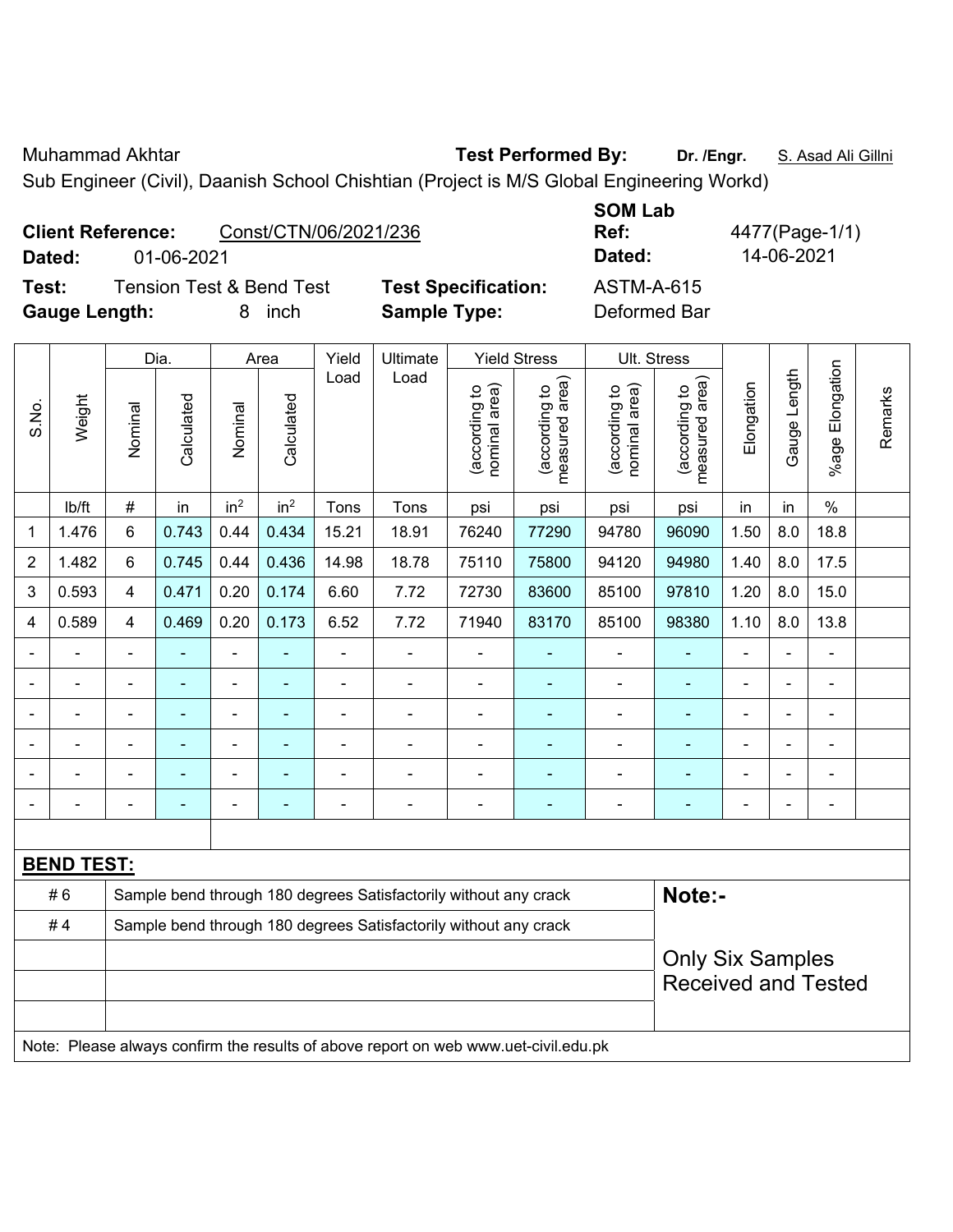Sheranwala Flyover, LDA, Lahore

### **Client Reference:** PD/SF/LDA/17 **Dated:** 12-06-2021 **Dated:** 14-06-2021

| est Specification: |  |
|--------------------|--|
| amnle Tyne:        |  |

| Test: | <b>Guage Length:</b> |         | <b>Tension Test &amp; Bend Test</b> | 8       | inch               |               | <b>Sample Type:</b> | <b>Test Specification:</b>                                                    |                                                                 | <b>ASTM-A-615</b><br>Deformed Bar           |                                                                 |            |                 |
|-------|----------------------|---------|-------------------------------------|---------|--------------------|---------------|---------------------|-------------------------------------------------------------------------------|-----------------------------------------------------------------|---------------------------------------------|-----------------------------------------------------------------|------------|-----------------|
| S.No. | Weight               | Nominal | Dia.<br>Calculated                  | Nominal | Area<br>Calculated | Yield<br>Load | Ultimate<br>Load    | ea)<br>요<br>rding<br>Ш<br>$\overline{\sigma}$<br>iε<br>Ε<br>ర్దె<br>es<br>Dor | <b>Yield Stress</b><br>area)<br>ᅌ<br>(according<br>ρg<br>neasur | ea)<br>₽<br>rding<br>ౚ<br>nominal<br>(accor | Ult. Stress<br>rea)<br>đ<br>(according<br>ω<br>᠊ᠣ<br>φ<br>neasu | Elongation | Length<br>Gauge |

|             |                   | Dia.                                                             |            | Area            |                          | Yield          | Ultimate                                                                            |                                | Yield Stress<br>UII. Stress     |                                |                                 |                |                              |                 |         |
|-------------|-------------------|------------------------------------------------------------------|------------|-----------------|--------------------------|----------------|-------------------------------------------------------------------------------------|--------------------------------|---------------------------------|--------------------------------|---------------------------------|----------------|------------------------------|-----------------|---------|
| S.No.       | Weight            | Nominal                                                          | Calculated | Nominal         | Calculated               | Load           | Load                                                                                | nominal area)<br>(according to | (according to<br>measured area) | nominal area)<br>(according to | (according to<br>measured area) | Elongation     | Gauge Length                 | %age Elongation | Remarks |
|             | lb/ft             | #                                                                | in         | in <sup>2</sup> | in <sup>2</sup>          | Tons           | Tons                                                                                | psi                            | psi                             | psi                            | psi                             | in             | in                           | $\%$            |         |
| $\mathbf 1$ | 2.562             | 8                                                                | 0.979      | 0.79            | 0.753                    | 24.84          | 33.00                                                                               | 69350                          | 72760                           | 92120                          | 96650                           | 1.00           | 8.0                          | 12.5            |         |
| 2           | 2.515             | 8                                                                | 0.970      | 0.79            | 0.739                    | 23.72          | 31.88                                                                               | 66220                          | 70790                           | 88990                          | 95130                           | 1.20           | 8.0                          | 15.0            |         |
| 3           | 1.506             | 6                                                                | 0.751      | 0.44            | 0.443                    | 15.67          | 19.54                                                                               | 78530                          | 78000                           | 97950                          | 97290                           | 1.20           | 8.0                          | 15.0            |         |
| 4           | 1.506             | 6                                                                | 0.751      | 0.44            | 0.443                    | 15.85          | 19.67                                                                               | 79450                          | 78920                           | 98610                          | 97950                           | 1.40           | 8.0                          | 17.5            |         |
| 5           | 0.592             | 4                                                                | 0.471      | 0.20            | 0.174                    | 5.50           | 7.51                                                                                | 60700                          | 69770                           | 82850                          | 95230                           | 1.20           | 8.0                          | 15.0            |         |
| 6           | 0.589             | 4                                                                | 0.469      | 0.20            | 0.173                    | 4.91           | 6.49                                                                                | 54180                          | 62640                           | 71610                          | 82780                           | 1.30           | 8.0                          | 16.3            |         |
|             |                   | $\blacksquare$                                                   |            | $\blacksquare$  |                          | $\blacksquare$ |                                                                                     | $\overline{\phantom{a}}$       |                                 |                                |                                 | $\blacksquare$ | $\blacksquare$               |                 |         |
|             |                   | $\blacksquare$                                                   | ۰          | ÷               | $\overline{\phantom{0}}$ | $\blacksquare$ | $\overline{\phantom{0}}$                                                            | $\blacksquare$                 | ۰                               | ۰                              | $\blacksquare$                  | $\blacksquare$ | $\qquad \qquad \blacksquare$ | $\blacksquare$  |         |
|             |                   | $\blacksquare$                                                   | ۰          | $\blacksquare$  | $\blacksquare$           | $\blacksquare$ | $\blacksquare$                                                                      | $\blacksquare$                 | ٠                               | ۰                              | $\blacksquare$                  | $\overline{a}$ | $\blacksquare$               | $\blacksquare$  |         |
|             |                   |                                                                  |            |                 |                          |                |                                                                                     | ä,                             | ۰                               |                                |                                 |                |                              |                 |         |
|             |                   |                                                                  |            |                 |                          |                |                                                                                     |                                |                                 |                                |                                 |                |                              |                 |         |
|             | <b>BEND TEST:</b> |                                                                  |            |                 |                          |                |                                                                                     |                                |                                 |                                |                                 |                |                              |                 |         |
|             | # 8               |                                                                  |            |                 |                          |                | Sample bend through 180 degrees Satisfactorily without any crack                    |                                |                                 |                                | Note:-                          |                |                              |                 |         |
|             | #6                | Sample bend through 180 degrees Satisfactorily without any crack |            |                 |                          |                |                                                                                     |                                |                                 |                                |                                 |                |                              |                 |         |
|             | #4                | Sample bend through 180 degrees Satisfactorily without any crack |            |                 |                          |                | <b>Only Nine Samples</b>                                                            |                                |                                 |                                |                                 |                |                              |                 |         |
|             |                   |                                                                  |            |                 |                          |                |                                                                                     |                                | <b>Received and Tested</b>      |                                |                                 |                |                              |                 |         |
|             |                   |                                                                  |            |                 |                          |                |                                                                                     |                                |                                 |                                |                                 |                |                              |                 |         |
|             |                   |                                                                  |            |                 |                          |                | Note: Please always confirm the results of above report on web www.uet-civil.edu.pk |                                |                                 |                                |                                 |                |                              |                 |         |

## Project Director, **Test Performed By:** Dr. /Engr. **S. Asad Ali Gillani** Ali Gillani

**SOM Lab Ref:** 

4478(Page-1/1)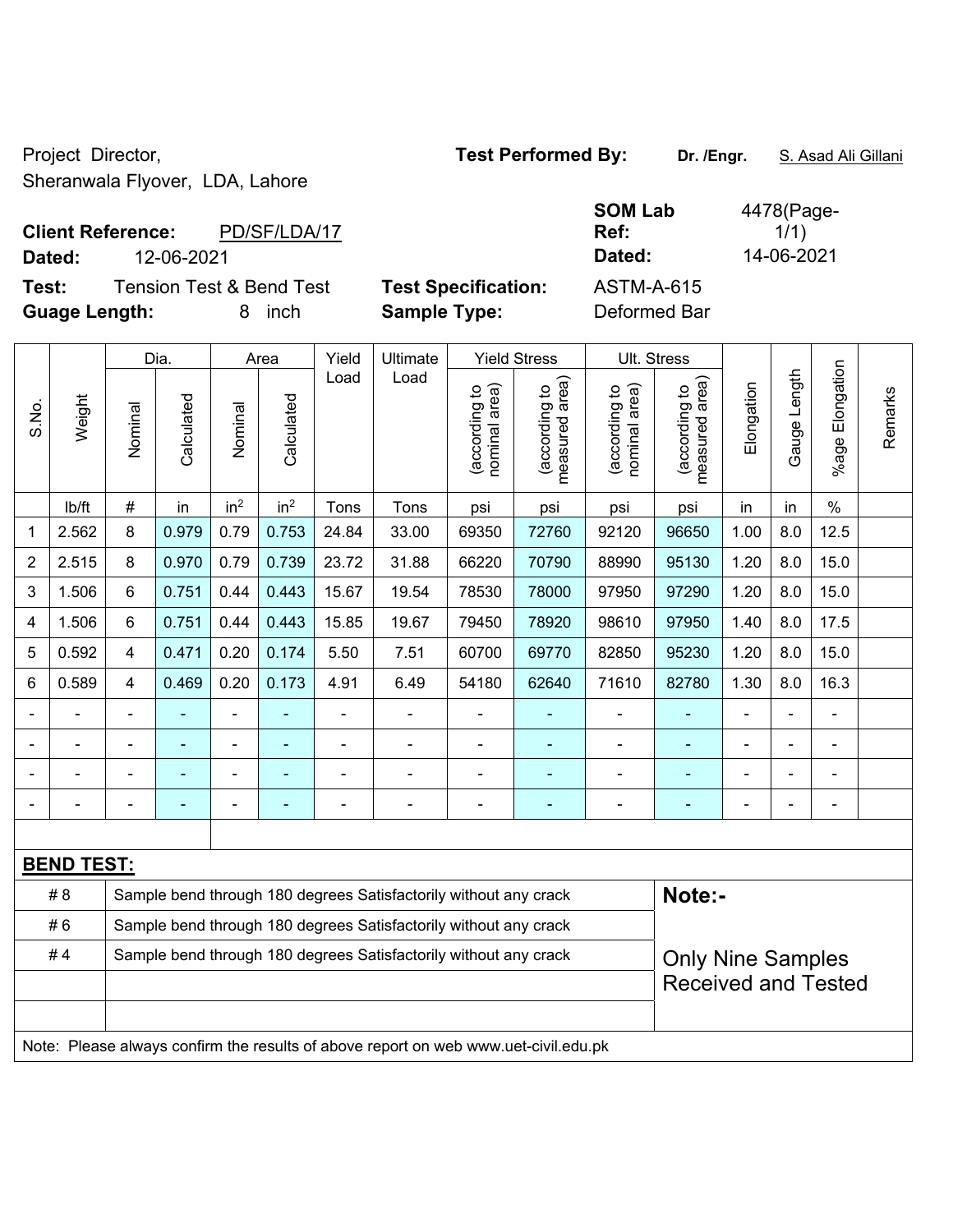#### **Test Performed by**: Dr. M. Irfan Ul Hassan

#### *M/S Lonman Industrial Sales*

 *97-Circular Road, Lahore* 

*Project: Construction of 15M Long 408875o Skewed RCC Deck Grider Bridge On Road From Gardez to Rohani Baba, Phase -1, Lot 1, at CH, 0+000 – 6+550* 

 *Afghanistan (NRAP)* 

*P Coad NAP/MOPW/98/W-2433/NCB* 

*Client Name: NOPW ( Ministry of Public Works)* 

**Client Reference No.: 2232/RE/03/38 Dated: 12-06-2021** 

**SOM Lab Ref**: CED/SOM/4474(Page-1/1) Dated: 14-06-2021

**Test:** Tensile Strength Test, Elongation AT Break, Comp. Set Test & Hardness Test

**Sample Type:** TESTING OF BEARING RUBBER PAD(300 x 400 x 60mm)

#### **TENSILE STRENGTH TEST (AS PER ASTM-D-412)**

| S. No | <b>Sample Size</b> | <b>Tensile Strength at</b> | <b>Tensile Strength</b> | $\%$ age   |
|-------|--------------------|----------------------------|-------------------------|------------|
|       | (mm x mm)          | (kN)                       | (MPa)                   | Elongation |
|       | $6.0 \times 2.8$   | 0.31                       | 18.45                   | 540.0      |

**- COMPRESSION SET TEST (AS PER ASTM-D-395)** 

| S. No. | <b>Thickness of Sample</b> | <b>Final Thickness</b> | <b>Compression set</b> |  |
|--------|----------------------------|------------------------|------------------------|--|
|        | (mm)                       | (mm)                   | (%)                    |  |
|        | 2.8                        | 2.76                   | 1.428                  |  |

**- HARDNESS TEST (AS PER ASTM-D-2240 )** 

| S. No | <b>Sample Type</b>        | Hardness  |
|-------|---------------------------|-----------|
|       |                           | (Shore A) |
|       | <b>Bearing Rubber Pad</b> | 61.83     |

*Project: Construction of 15M Long 408875o Skewed RCC Deck Grider Bridge On Road From Gardez to Rohani Baba, Phase -1, Lot 1, at CH, 0+000 – 6+550* 

 *Afghanistan (NRAP)* 

*P Coad NAP/MOPW/98/W-2433/NCB* 

*Client Name: NOPW ( Ministry of Public Works)*